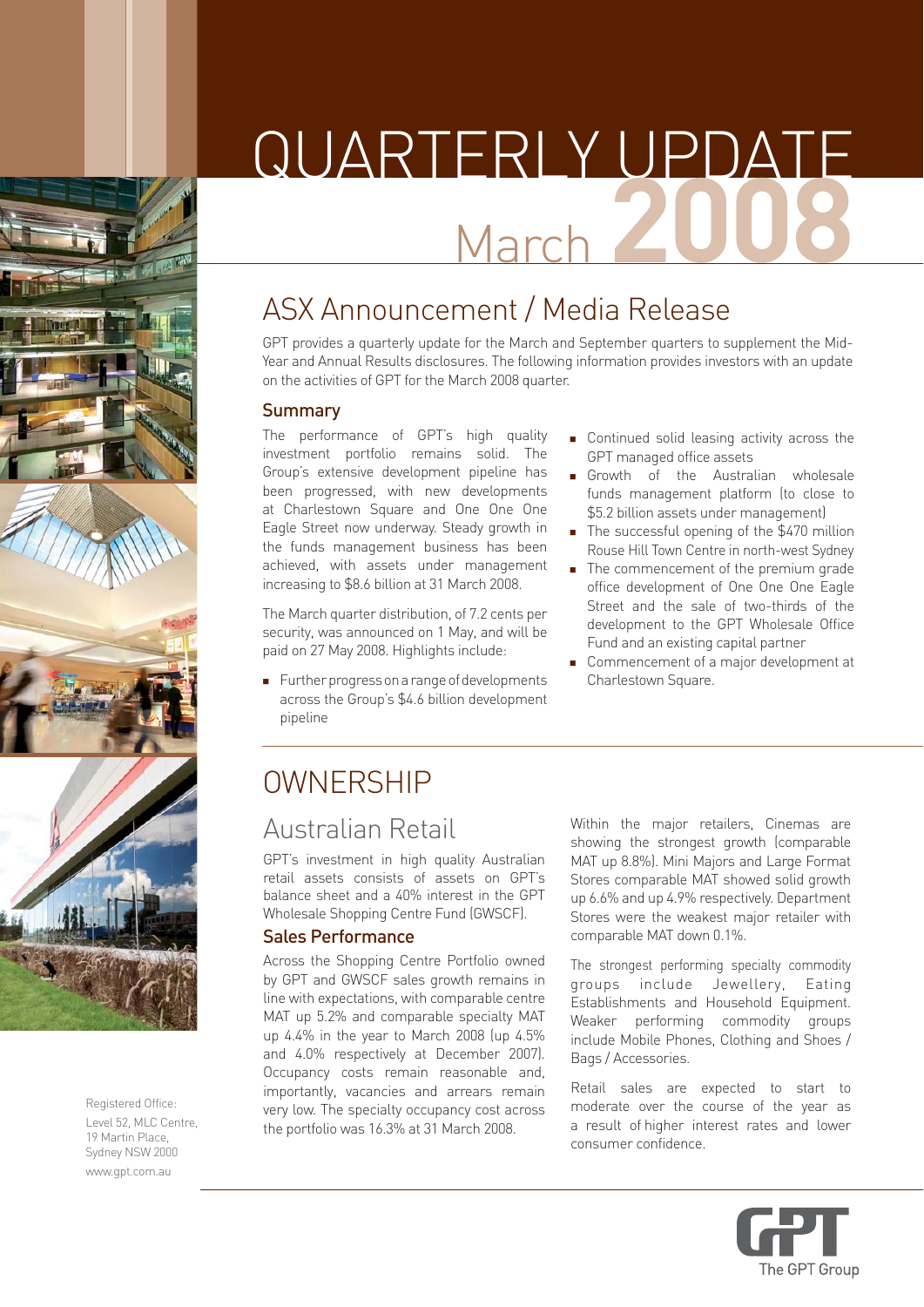#### Retail Overview - March 2008

#### Total Portfolio (Excluding development)

|                                                      |                            | <b>Moving Annual Turnover</b>                 |                                      |                                                            |            | <b>Occupancy Costs (%)</b> |
|------------------------------------------------------|----------------------------|-----------------------------------------------|--------------------------------------|------------------------------------------------------------|------------|----------------------------|
| <b>Centre Name</b>                                   | <b>Centre MAT</b><br>\$PSM | Comparable<br><b>Centre MAT</b><br>Growth (%) | <b>Specialty</b><br><b>MAT \$PSM</b> | Comparable<br><b>Specialty</b><br><b>MAT Growth</b><br>(%) | Centre (%) | Specialty (%)              |
| <b>GPT Owned</b>                                     |                            |                                               |                                      |                                                            |            |                            |
| Casuarina Square                                     | 6,937                      | 4.3%                                          | 9,524                                | 6.1%                                                       | 9.2%       | 13.6%                      |
| Dandenong Plaza                                      | 3,858                      | 1.7%                                          | 6,415                                | 1.5%                                                       | 10.4%      | 16.0%                      |
| Erina Fair                                           | 5,943                      | 3.4%                                          | 7,063                                | 4.2%                                                       | 9.4%       | 18.5%                      |
| Floreat Forum                                        | 7,709                      | 4.3%                                          | 5,959                                | 3.1%                                                       | 7.4%       | 14.0%                      |
| Melbourne Central Retail                             | 6,619                      | 12.6%                                         | 8,947                                | 12.7%                                                      | 13.0%      | 14.4%                      |
| Sunshine Plaza                                       | 7,657                      | 3.8%                                          | 10,376                               | 4.7%                                                       | 9.5%       | 16.1%                      |
| <b>Westfield Penrith</b>                             | 6,789                      | 5.8%                                          | 9,762                                | 5.7%                                                       | 10.9%      | 17.8%                      |
| Westfield Woden                                      | 7,054                      | 4.6%                                          | 9,720                                | 3.4%                                                       | 9.0%       | 15.7%                      |
| <b>GWSCF Owned</b>                                   |                            |                                               |                                      |                                                            |            |                            |
| Carlingford Court                                    | 6,738                      | 11.3%                                         | 8,411                                | 1.5%                                                       | 8.2%       | 15.4%                      |
| Chirnside Park                                       | 7,392                      | 5.7%                                          | 8,691                                | $(1.5\%)$                                                  | 6.1%       | 13.7%                      |
| Forestway                                            | 11,799                     | 6.3%                                          | 9,163                                | 7.3%                                                       | 6.7%       | 13.6%                      |
| Highpoint                                            | 6,446                      | 3.3%                                          | 8,519                                | 0.4%                                                       | 10.8%      | 18.4%                      |
| Macarthur Square                                     | 5,810                      | 8.2%                                          | 8,025                                | 5.1%                                                       | 10.4%      | 16.8%                      |
| <b>Wollongong Central</b>                            | 5,776                      | $(0.1\%)$                                     | 9,267                                | 0.8%                                                       | 11.7%      | 15.6%                      |
| <b>Total Portfolio</b>                               | 6,438                      | 5.2%                                          | 8,624                                | 4.4%                                                       | 9.9%       | 16.3%                      |
| <b>Centres under Development</b><br><b>GPT Owned</b> |                            |                                               |                                      |                                                            |            |                            |
| Charlestown Square                                   | 7,203                      | (2.8%)                                        | 10,449                               | $[5.4\%]$                                                  | 10.1%      | 17.0%                      |
| <b>GWSCF Owned</b>                                   |                            |                                               |                                      |                                                            |            |                            |
| Parkmore                                             | 5,856                      | 7.0%                                          | 6,559                                | 11.1%                                                      | 7.6%       | 14.5%                      |

GPT reports in accordance with the Shopping Centre Council of Australia (SCCA) guidelines. Includes GST.



Forestway Shopping Centre, Sydney

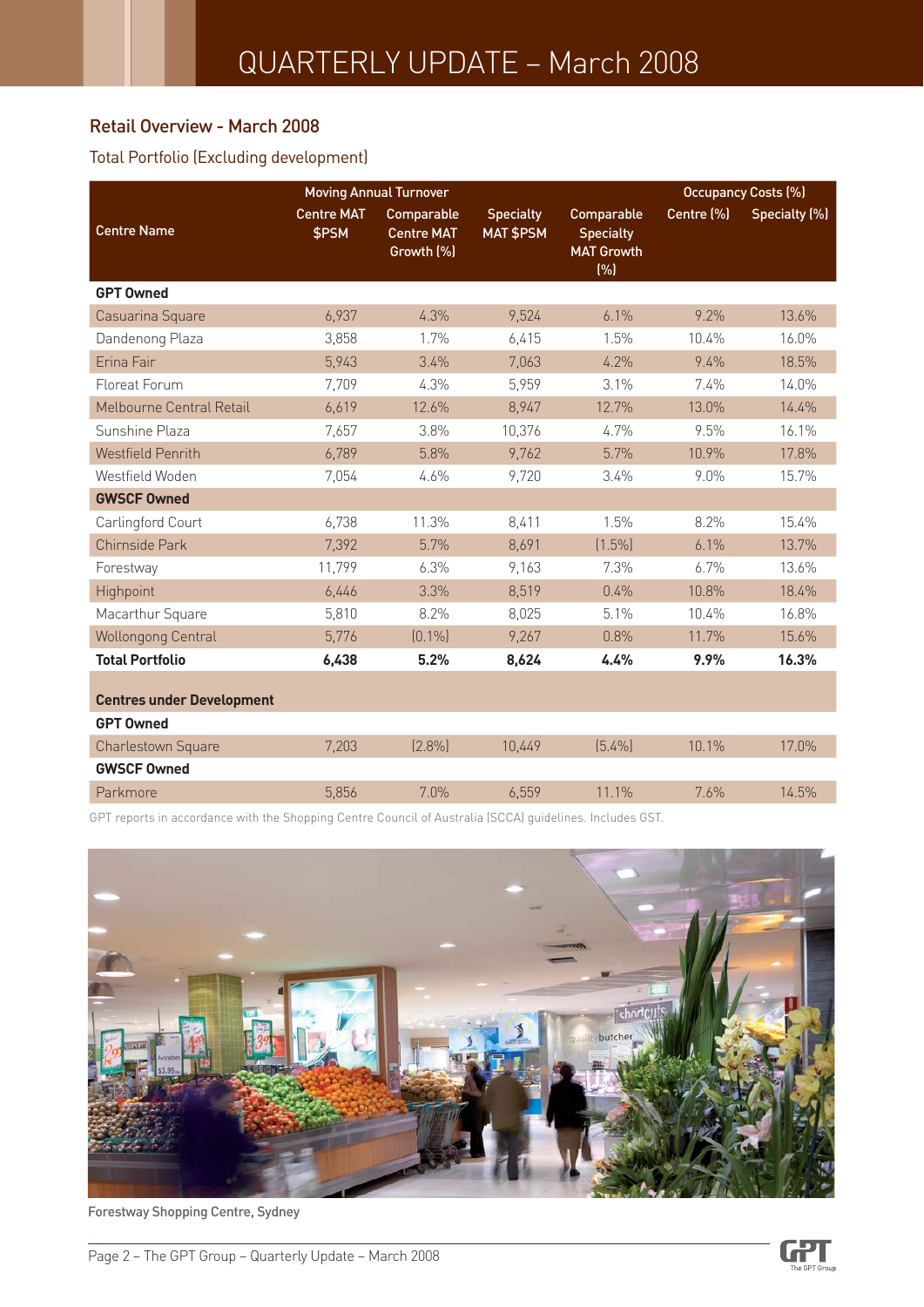### Australian Office

GPT's high quality office investment consists of assets held on the Group's balance sheet and GPT's 39% investment in the GPT Wholesale Office Fund (GWOF).

#### Leasing

Across the GPT managed Portfolio, 31,700 sqm was leased in the first quarter of 2008 and terms agreed over 13,200 sqm, resulting in 98.8% of space being committed, above market occupancy of 95.3%. Across the GPT managed Portfolio, the average lease term is 5.8 years, with limited short-term expiry, providing long term secure income with growth provided through leasing, fixed increases and market reviews. Over the balance of 2008, 23% of the managed portfolio by area will be reviewed or renewed providing strong opportunities for retail growth.

Highlights in the GPT owned portfolio include:

At 818 Bourke Street in Melbourne, Infosys has leased 5,700 sqm and AMP Services has leased 3,800 sqm, both for 10 year terms, taking the building's office space to full occupancy; and



Foyer 530 Collins Street, Melbourne

At the MLC Centre in Sydney, 3,000 sqm has been leased in the quarter to a range of tenants including Servcorp, Property Australia and GPT. The building now has only 460 sqm (less than 0.5%) of space available to lease.

Across the portfolio of assets owned by GPT and GWOF only 6,600 sqm of space is now available to be leased.

In the first quarter of 2008, the office markets showed resilience due to the strength of the Australian economy. While leasing enquiry softened, Sydney recorded a solid 20,000 sqm and Melbourne 31,400 sqm of positive net absorption with vacancy rates reducing from 6.1% to 5.8% and 4.2% to 3.5% respectively. The tightening in global debt markets has resulted in the likelihood that a number of mooted developments, particularly in Brisbane, may not proceed and the reduction in planned supply will continue to drive rental growth as space available for lease decreases.



![](_page_2_Figure_13.jpeg)

![](_page_2_Picture_15.jpeg)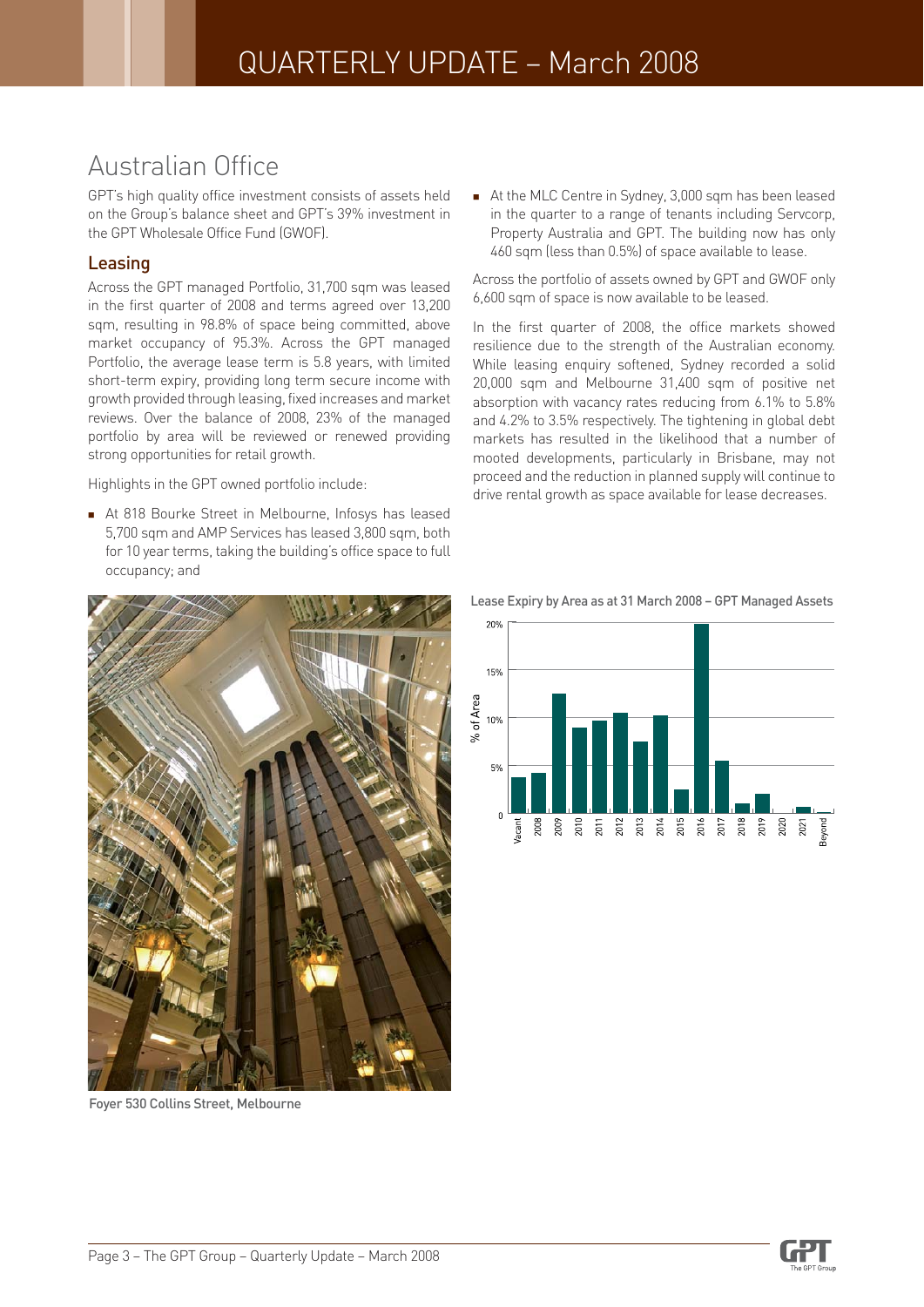## Australian Hotel/Tourism

The first quarter of 2008 has seen a continuation of difficult tourism conditions, with poor weather in Queensland impacting the Queensland resorts and slow inbound tourism growth and weakening domestic demand constraining occupancy growth. The Four Points by Sheraton, Sydney continued to demonstrate high occupancy and room rate growth.

The Portfolio's key performance indicators to March 2008 are shown below.

| <b>Total Portfolio</b>     | <b>YTD Mar</b><br>2007 | <b>YTD</b> Mar<br>2008 | Variance |
|----------------------------|------------------------|------------------------|----------|
| Rooms Available            | 191,798                | 194,097                | 1.2%     |
| Rooms Sold                 | 137.270                | 132,377                | $-3.6%$  |
| Occupancy                  | 72%                    | 68%                    | $-4.0\%$ |
| Room Rate                  | \$212                  | \$218                  | 2.8%     |
| <b>Total Revenue (000)</b> | \$61,354               | \$58,735               | $-4.3%$  |

#### Ayers Rock Resort

Ayers Rock Resort has experienced generally weak inbound and domestic demand in line with wider leisure market trends. Notwithstanding, during the first quarter resort revenue was consistent with 2007 with increased occupancy but marginally lower room rates.

| <b>Total Portfolio</b><br>(inc Alice Springs) | <b>YTD</b> Mar<br>2007 | <b>YTD Mar</b><br>2008 | Variance |
|-----------------------------------------------|------------------------|------------------------|----------|
| Rooms Available                               | 83,700                 | 84.630                 | $1.1\%$  |
| Rooms Sold                                    | 50.044                 | 51.319                 | 2.5%     |
| Occupancy                                     | 60%                    | 61%                    | 1.0%     |
| Room Rate                                     | \$211                  | \$208                  | $-1.4%$  |
| <b>Total Revenue (000)</b>                    | \$27,484               | \$27,341               | $-0.5%$  |

#### Four Points by Sheraton Hotel, Sydney

Four Points continues to trade well both in terms of occupancy and room rate. Although occupancy fell against 2007, this was due to an exceptionally strong March quarter in 2007. Sydney's hotel fundamentals remain strong, resulting in solid room rate growth.

| <b>Total Portfolio</b>     | <b>YTD Mar</b><br>2007 | <b>YTD Mar</b><br>2008 | Variance |
|----------------------------|------------------------|------------------------|----------|
| Rooms Available            | 56,700                 | 57,330                 | 11%      |
| Rooms Sold                 | 52.635                 | 49.819                 | $-5.4\%$ |
| Occupancy                  | 93%                    | 87%                    | $-6.0%$  |
| Room Rate                  | \$192                  | \$204                  | 6.3%     |
| <b>Total Revenue (000)</b> | \$13,443               | \$13,562               | 0.9%     |

#### Voyages Lodges

Lodges revenue was down as a direct result of very poor weather conditions across Queensland during the first quarter. This resulted in the closure of Brampton Island, disrupted access to all resorts and cancelled bookings. More normalised trading is expected moving forward.

| <b>Total Portfolio</b>     | <b>YTD</b> Mar<br>2007 | <b>YTD</b> Mar<br>2008 | Variance |
|----------------------------|------------------------|------------------------|----------|
| Rooms Available            | 51,398                 | 52,137                 | 1.4%     |
| Rooms Sold                 | 34.591                 | 31,239                 | $-9.7%$  |
| Occupancy                  | 67%                    | 60%                    | $-7.0%$  |
| Room Rate                  | \$243                  | \$256                  | 5.3%     |
| <b>Total Revenue (000)</b> | \$20,427               | \$17,832               | $-12.7%$ |

![](_page_3_Picture_14.jpeg)

Ayers Rock Resort

![](_page_3_Picture_17.jpeg)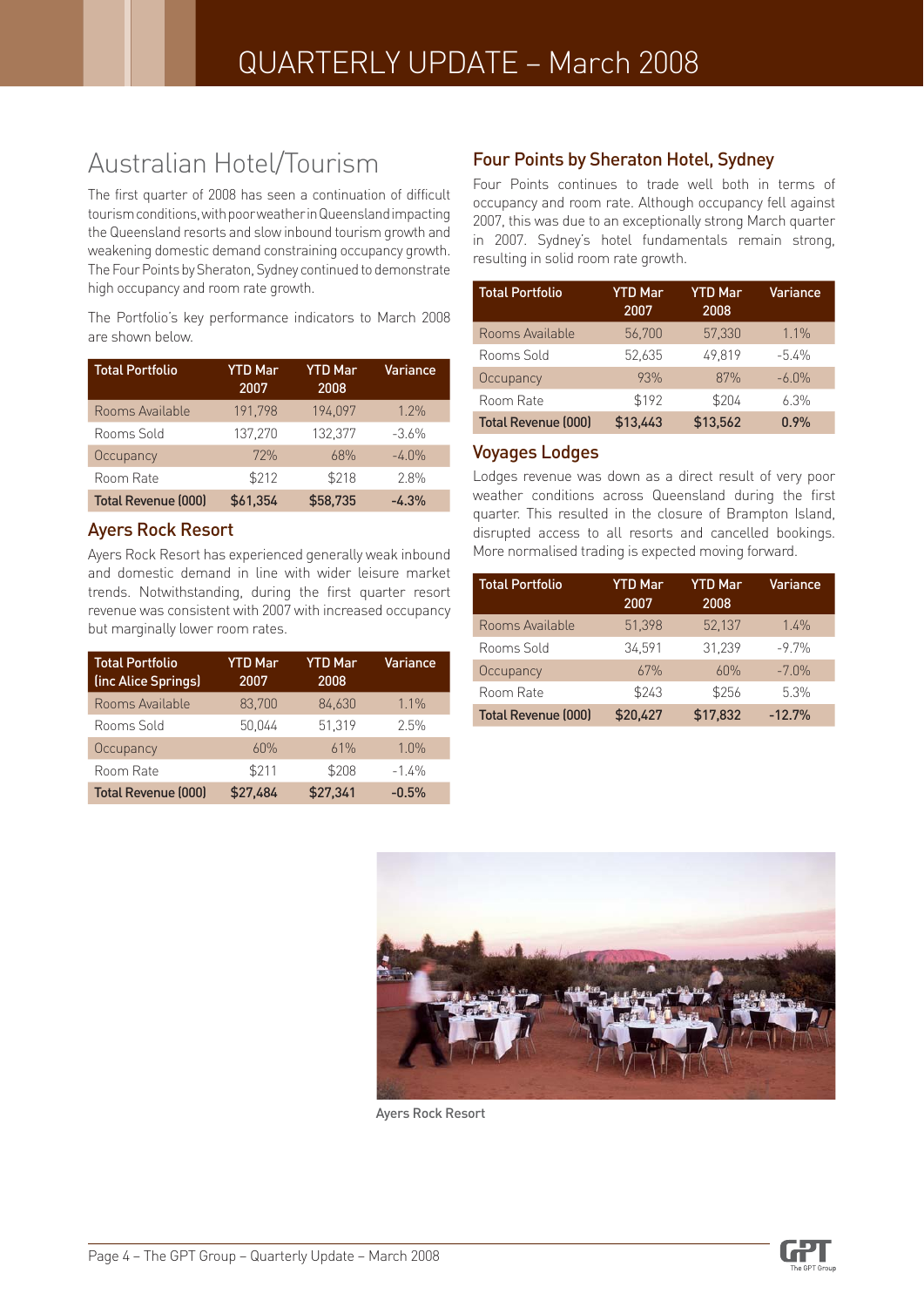### Australian Industrial/ Business Park

GPT's Industrial and Business Park Portfolio continues to maintain strong fundamentals, with occupancy (including land leases) of 95% and an average lease term of 7.5 years (by income) across the Portfolio at March 2008. During the first quarter of 2008, over 27,600 sqm of space was leased or renewed.

Leasing highlights for the quarter include:

- At 19 Berry Street, Granville, 19,600 sqm has been leased to Mitsubishi Motors for a 10 year term, resulting in occupancy of 100%; and
- At Citiwest Industrial Estate, 6,900 sqm has been leased to Protector Alsafe for an eight year term.

 The Portfolio now has considerable scale and diversity, with assets in a range of industrial markets and the ability to meet a wide range of tenant accommodation needs. With approximately 560,000 sqm of development land available across the Portfolio, investors will benefit from income growth as new developments commence in the short to medium term.

#### Lease Expiry by Income as at 31 March 2008

![](_page_4_Figure_8.jpeg)

![](_page_4_Picture_9.jpeg)

Quad 3 – Sydney Olympic Park

### US Seniors Housing

In December 2006, GPT entered the US seniors housing market, with the acquisition of a 95% interest in a portfolio of 19 seniors housing assets and a 20% interest in the manager of the Portfolio, Benchmark Assisted Living (BAL). The Portfolio provides access to a long term growth sector through an established portfolio and a joint venture relationship with a dominant operator in a growing market for this asset class.

The Portfolio now consists of interests in 34 assets.

Year to date occupancy across the 34 asset portfolio at 31 March 2008 was 89% (slightly down from the 91% occupancy at December 2007). Average rent per unit to the end of March was US\$5,100 per month (versus US\$4,800 for 2007), reflecting the benefit of rent reviews undertaken in January.

As the US economy has softened, deteriorating sentiment and general caution is resulting in longer lead times to release vacant apartments through the communities. This has resulted in occupancy declining slightly over the quarter. The needs-based demand for assisted living facilities and the favourable demographics of the New England region, we believe, will continue to underpin demand.

![](_page_4_Picture_16.jpeg)

US Seniors Housing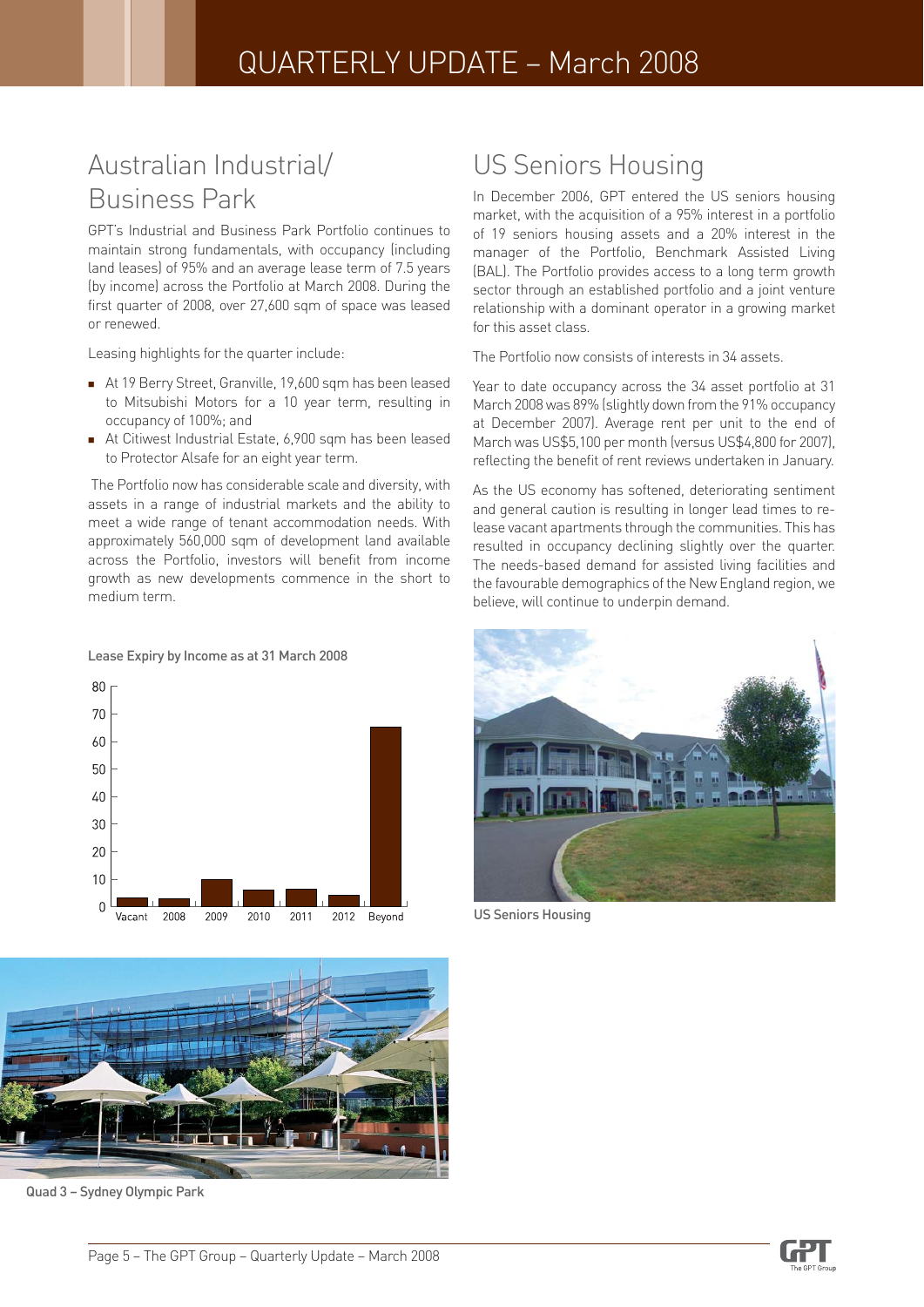### Joint Venture Fund

The Joint Venture Fund comprises a portfolio valued at \$6.92 billion (approximate AUD equivalent), with assets located predominantly in Europe, and in particular Germany. During the March quarter, divestments were completed in the German office (\$186 million) and German retail (\$97 million) sectors. Both of these transactions reflected book value.

The JV Fund's debt position is secure, with minimal maturities in the next 12 months (<3% of total debt). The JV Fund's bank debt was \$4.8 billion at 31 March. This debt has a weighted average term to maturity of 5.8 years and is 93% hedged. The all in debt cost is 5.2%.

With the exception of one asset (Galerie Butovice shopping centre in Prague), the JV Fund debt has no LVR or other covenant breaches. The Loan to Value Ratio (LVR) of the JV is 69.8% (December 69.6%). Only 50% of the JV Fund debt is subject to an LVR covenant. All JV Fund debt is non recourse to GPT.

Within Europe (76% of the JV Fund assets) the occupier markets in the sectors in which the JV is invested are displaying stable occupancies and rents. We expect this trend to continue in the near term. Transaction volumes have substantially slowed, with buyers finding it difficult to secure acceptable debt and equity financing arrangements. We expect this to continue into 2009. Within the current constraints of this market, and recognising we are not forced sellers, we continue to seek selective opportunities to realise appropriate value through divestments in each of the JV Fund's European portfolios.

In the USA, (23% of the JV Fund assets) the occupier market for the retail sector in which the JV is invested is expected to be impacted by weakening consumer confidence and consumer spending. The multi family sector is expected to benefit from stronger tenant demand stemming from continued strong immigration flows and home owners in mortgage rate distress. With the exception of the multi family sector, due to the availability of funding through conduits such as Fannie Mae and Freddie Mac, the transaction market has also stalled due to financing constraints.

Currently, the JV Fund has a remaining term of 4 years (subject to termination provisions), with a realisation period thereafter, and with annual preferred capital redemptions of \$163m commencing in January 2009. As announced in February, in response to a change in the capital markets' appetite for risk, we are in discussions with Babcock & Brown with the objective of accelerating the return of capital from the JV, as assets are realised in the ordinary course of the Joint Venture's operations. Our discussions are proceeding constructively, and we will update the market as soon as we are in a position to do so.

At 31 March 2008, GPT had fully committed its capital to the Joint Venture with a total of \$2 billion in capital contributed, including \$1.6 billion of preferred capital.

# FUNDS MANAGEMENT

Since the launch of the GPT Wholesale Office Fund in July 2006, the Group has established a second fund in Australia, the GPT Wholesale Shopping Centre Fund and secured a platform in Europe. This has created a business with \$8.6 billion in assets under management at 31 March 2008, providing GPT with access to real estate product in Australia and Europe and a range of capital partners.

# Australian Funds Management

The GPT Wholesale Office Fund (GWOF) now has assets valued at over \$3 billion. At 31 March 2008 the Fund comprised 13 assets and delivered outperformance for investors against the Fund's benchmark. GPT benefited from this performance through the Group's 39% interest in the Fund. The Fund retains low gearing of 12% and an active distribution reinvestment plan.

At 31 March 2008, the GPT Wholesale Shopping Centre Fund (GWSCF), which was established in March 2007, comprised a portfolio of interests in 9 retail assets, with a value of \$2.15 billion. The Fund also has low gearing, of 6%, and an active distribution reinvestment plan.

### European Funds Management

GPT expanded the platform to Europe in 2007 with the acquisition of Halverton Real Estate Investment Management (now GPT Halverton), and an 80% interest in Hamburg Trust. These platforms provide the Group with exposure to a broader range of investors and access to local expertise in these markets. Since acquisition these businesses have continued to grow with assets under management of \$3.4 billion at 31 March 2008.

![](_page_5_Picture_18.jpeg)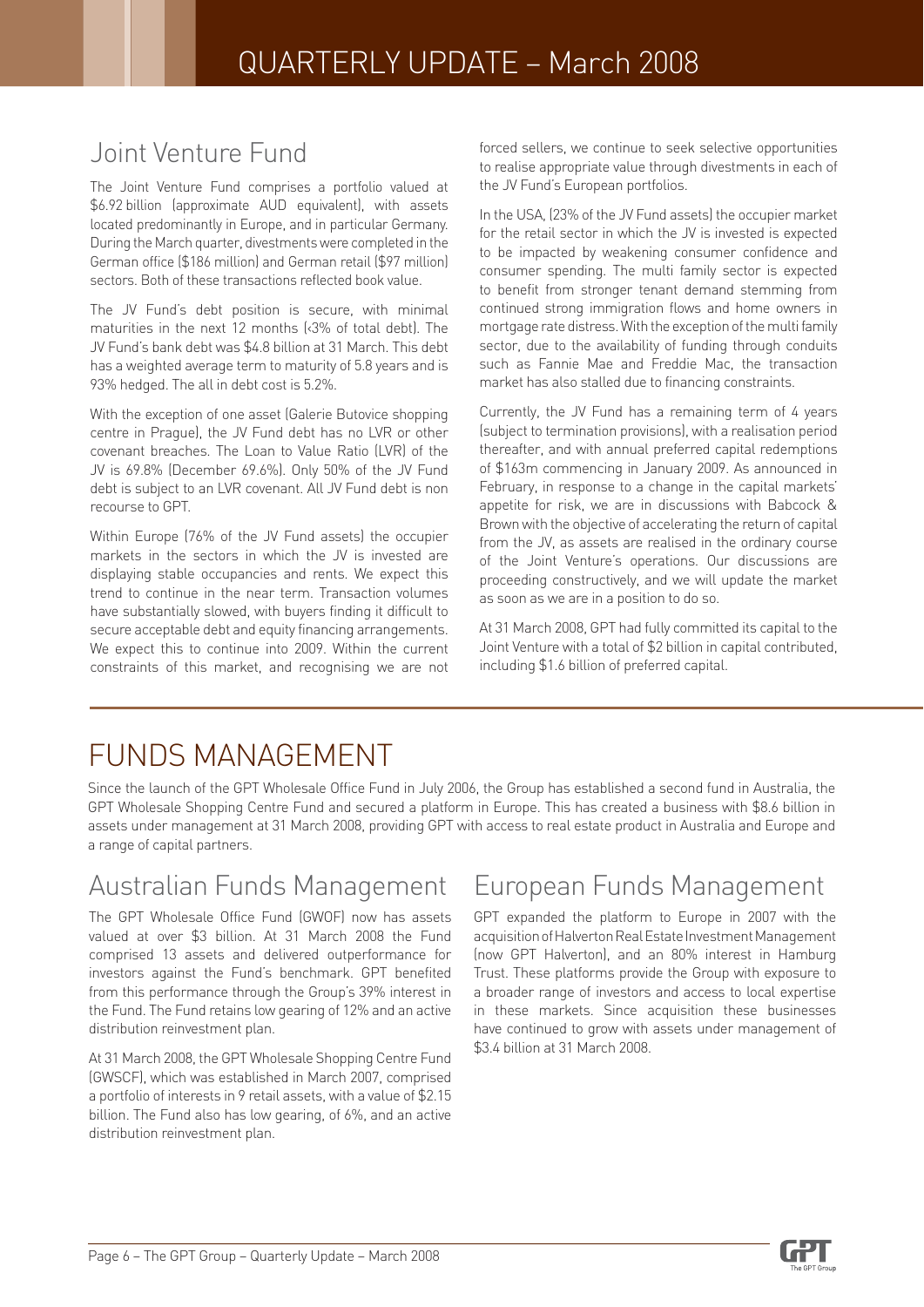### GPT Halverton

In the first quarter of 2008, GPT Halverton continued to focus on the creation of new funds, and the expansion of existing portfolios for established vehicles. Assets were acquired for GRP and BIP and plans for a number of Funds were progressed:

- DAF, a fund focussed on industrial and office assets in the Netherlands raised € 83 million equity in January 2008, with a second close targeted in the second half of 2008
- SAF, a vehicle focussing on higher yielding light industrial properties in Sweden; and
- UKLI, a fund focussed on the UK light industrial market which will seek to capitalise on the changes in pricing occurring in the UK market.

### Northern European Light Industrial Fund (NELI)

GPT Halverton has been seeking to securitise the Joint Venture's equity in its European multi-let industrial portfolio via the establishment of a new Fund, NELI.

Despite positive investor feedback in relation to the Fund's assets, structure, management platform and debt financing arrangements, investor uncertainty about the future for real estate values in Europe generally has led investors to focus on blind pools with opportunistic investment strategies at this point in the cycle and delay investment decisions for core plus offerings, such as NELI, leading to our decision to defer the launch of the fund.

The 105 assets that make up NELI will remain owned by the Joint Venture and managed by GPT Halverton. The portfolio continues to perform well. Debt financing remains in place for the portfolio, with 98% of the portfolio's debt facilities not maturing until February 2015.

Based on the encouraging level of investor interest, we continue to believe that the NELI offering is an attractive investment proposition for investors, and expect that appetite for seeded offerings will return once investors are more confident about the future direction of European real estate values in general. GPT and Babcock & Brown will continue to consider options for the portfolio over time as market conditions become clearer.

An independent valuation of the European multi-let industrial portfolio at March demonstrated little movement in values, with the valuation reducing to €895 million (only 1.3% down on the December 2007 valuation), with an average passing yield (passing net operating income over the net market valuation of the portfolio) of 7.1% (before asset management fees).

GPT Halverton had \$3.4 billion in assets under management at March 2008 (€2.0 billion) through six established funds and mandates; including:

| Fund                                  | Focus                                                   | Current AUM (€) |
|---------------------------------------|---------------------------------------------------------|-----------------|
| <b>HBI</b>                            | European multi-let<br>industrial                        | 895 million     |
| GO                                    | German multi-let<br>offices (outside main<br>CBD areas) | 115 million     |
| EB <sub>8</sub>                       | European warehouses                                     | 285 million     |
| <b>BIP</b>                            | Multi-let industrial<br>(Dutch and German)              | 175 million     |
| GRP                                   | German retail assets                                    | 100 million     |
| DAF                                   | Dutch industrial and<br>office assets                   | 280 million     |
| Separate<br>account<br>mandates/other | Dutch assets/retail                                     | c.165 million   |
| TOTAL                                 |                                                         | €2 billion      |

![](_page_6_Picture_15.jpeg)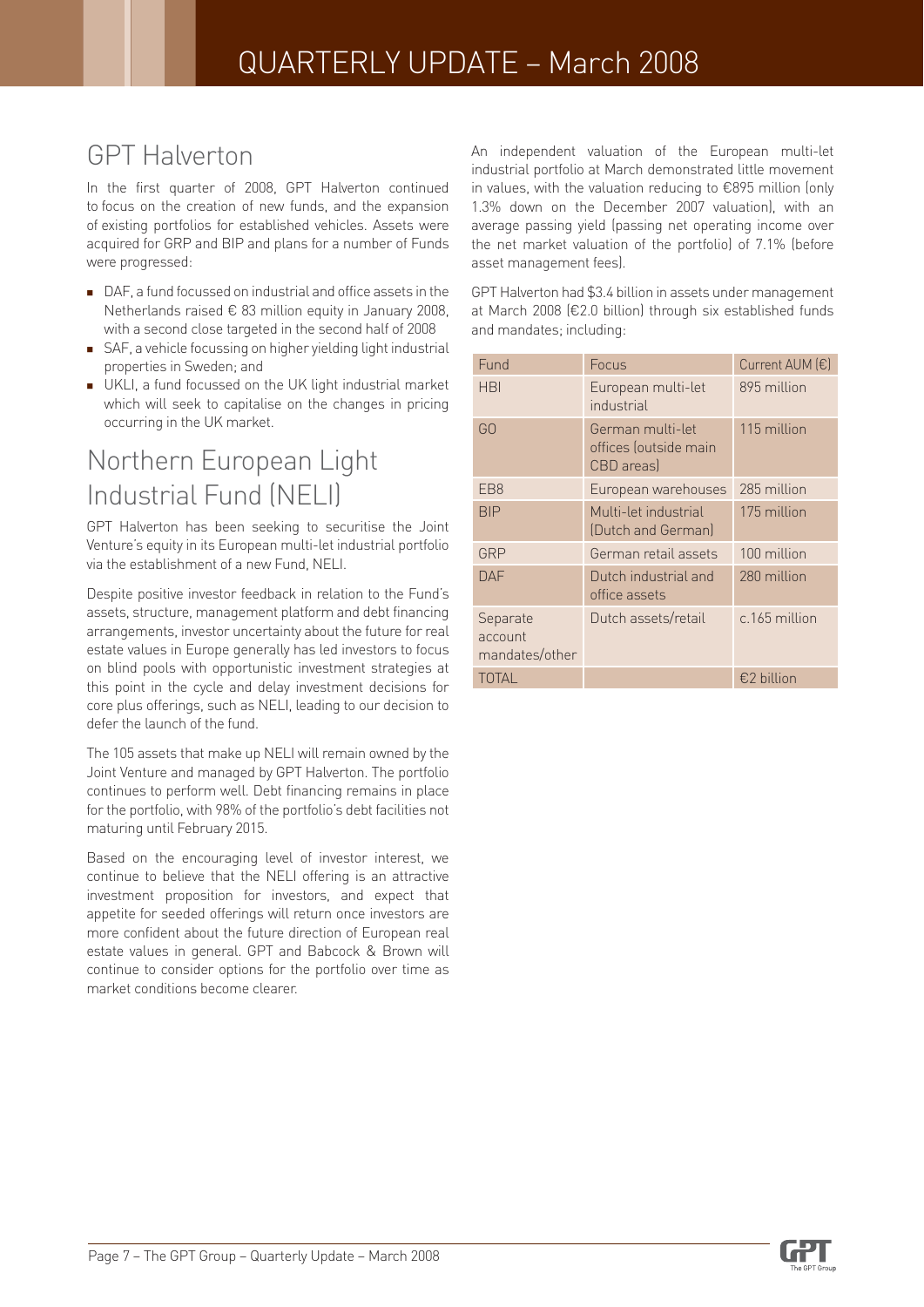# DEVELOPMENT

### GPT Owned Developments

Subsequent to quarter end, the commencement of the premium grade One One One Eagle Street office development was announced. A sale of two-thirds of the development including the land for the project (to the GPT Wholesale Office Fund and an existing capital partner) was also announced and was a further demonstration of GPT's strategy to develop assets on balance sheet, provide quality opportunities for its managed funds and partner with existing capital partners where appropriate. The transaction achieved a price above book value for the land (\$53.3 million compared to a December book value of \$17.2 million), reflecting material value added by GPT through the planning and approval process.

Overall, current and potential GPT owned projects have an estimated cost of approximately \$3 billion in the medium term. Major projects include:

### Retail

- **The \$470 million Rouse Hill Town Centre had a very** successful opening. Comprising a Woolworths, Coles, Target, Big W, Reading Cinema, and 210 specialty stores, the centre opened fully leased on 6 March 2008. The development is trading well with traffic and sales building steadily and the development is on track to deliver a first year yield of 7%.
- At Charlestown Square, a major expansion which will increase the centre by approximately 40,000 sqm at a cost of approximately \$450 million commenced in January 2008. This major expansion is anticipated to be completed in 2010. п
- GPT is also progressing plans for a \$500 million retail, entertainment and commercial development in the heart of Newcastle's city centre along with masterplanning for future expansions of a number of centres in the portfolio. П

### **Office**

- The development of a new 21,700 sqm campus style office building on the waterfront at 818 Bourke Street, Melbourne, was completed in December 2007. The \$110 million, six level office building has attracted Ericsson as the major tenant (leasing over 56% of the building) for a term of ten years and the remaining office space is now fully leased. A first year yield of 7.8% is anticipated on the development.
- Construction at workplace6, which commenced in April 2007, is due for completion in November 2008, ahead of schedule. The six-level office building of approximately 18,000 sqm located on the waterfront at Darling Island, Sydney, has been leased to Google and Accenture and has been sold to the GPT Wholesale Office Fund for \$188.7 million.
- At One One One Eagle Street, Brisbane, demolition of the existing Indigo House building commenced in the first quarter of 2008 to make way for the construction of a 62,500 sqm Premium Grade office tower on the site which is located in Brisbane's prime commercial "Golden Triangle" precinct. Leighton Contractors have been appointed to undertake project management. The project is due to complete in the second half of 2011. F

### **Industrial**

- An expansion for Mitsubishi (6,000 sqm), at 19 Berry Street, Granville, completed in the first quarter of 2008 and is expected to deliver a first year yield of 8%.
- Additional opportunities exist at Macquarie Park, Sydney Olympic Park and Austrak Business Park, Somerton, and GPT also anticipates settlement of a 376,000 sqm site at Erskine Park in June 2008. The site has the ability to be developed into a significant industrial estate with close to 160,000 sqm of gross building area.

### Fund Owned Developments

Major developments within the Group's wholesale funds include a range of retail and office opportunities with a potential cost of \$1.6 billion, including:

- **Deap** Office developments underway in Brisbane (545 Queen Street) and Melbourne (28 Freshwater Place).
- At the GWSCF owned Wollongong Central, development approval has been received for the current Development Application. This was an important step in the Fund's plans for a revitalised offer at the Centre, paving the way for a development proposition to be formalised and put to the GPT Funds Management Limited Board. Currently the new AHM facility is under construction and anticipated to be complete in August this year.

![](_page_7_Picture_21.jpeg)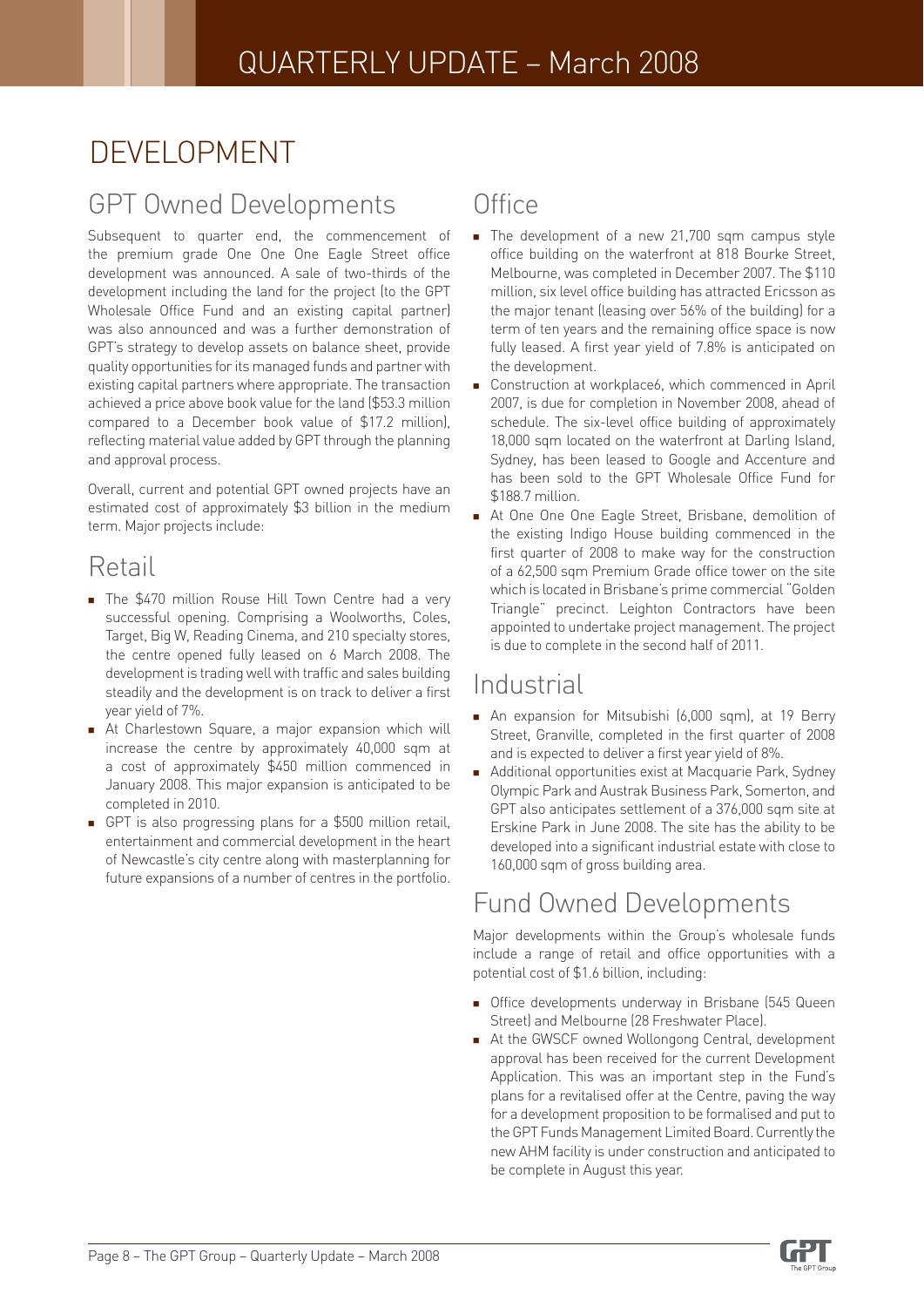# CAPITAL MANAGEMENT

The Group raised \$300 million in additional capital through the Distribution Reinvestment Plan (DRP) which was fully underwritten for the December and March quarter distributions.

At 31 March 2008, GPT had debt of \$4.7 billion and an effective interest rate (after fees and margins) of 5.15%. The weighted average maturity of debt was 3.4 years and 4.6 years on a look through basis. Both headline and look through gearing remain comfortably within the Group's policy ranges of 30-40% and up to 50% respectively.

The Group continues to actively manage its capital needs and funding requirements to ensure adequate capacity is maintained.

During 2008 \$750 million of debt is due to mature (\$350 million in June, \$100 million in August and \$300 million in October). This debt will be refinanced through existing facilities and the proceeds of the DRP.

GPT has negotiated an extension of \$300m for three years over one maturing facility and is continuing to progress extensions on existing unused facilities which have maturities in 2008 in order to position the Group for future funding requirements.

With only \$700 million of debt to be refinanced in 2009, the Group remains well positioned to continue to manage its funding requirements within policy ranges.

Hedging remains in place for 97% of the Group's current debt, for an average term of 5.2 years at a rate of 4.6% (excluding fees and margins).

A detailed Debt and Hedging Schedule is attached showing the position of GPT's debt and hedging facilities at 31 March 2008.

Note: This analysis excludes offshore debt.

| Nic Lyons            | <b>Chief Executive Officer</b>             | 02 8239 3565 |
|----------------------|--------------------------------------------|--------------|
| Michael O'Brien      | <b>Chief Operating Officer</b>             | 02 8239 3544 |
| Kieran Pryke         | <b>Chief Financial Officer</b>             | 02 8239 3547 |
| Neil Tobin           | General Manager, Joint Venture             | 02 8239 3552 |
| Nicholas Harris      | Head of Wholesale                          | 02 8239 3780 |
| Mark Fookes          | <b>Head of Retail</b>                      | 02 8239 3518 |
| <b>Tony Cope</b>     | Head of Office                             | 02 8239 3535 |
| <b>Bruce Morris</b>  | Hotel/Tourism Portfolio Manager            | 02 8239 3541 |
| <b>Victor Georos</b> | Industrial/Business Park Portfolio Manager | 02 8239 3560 |
| Martin Janes         | Communities Portfolio Manager              | 02 8239 3522 |

For further information please call:

![](_page_8_Picture_14.jpeg)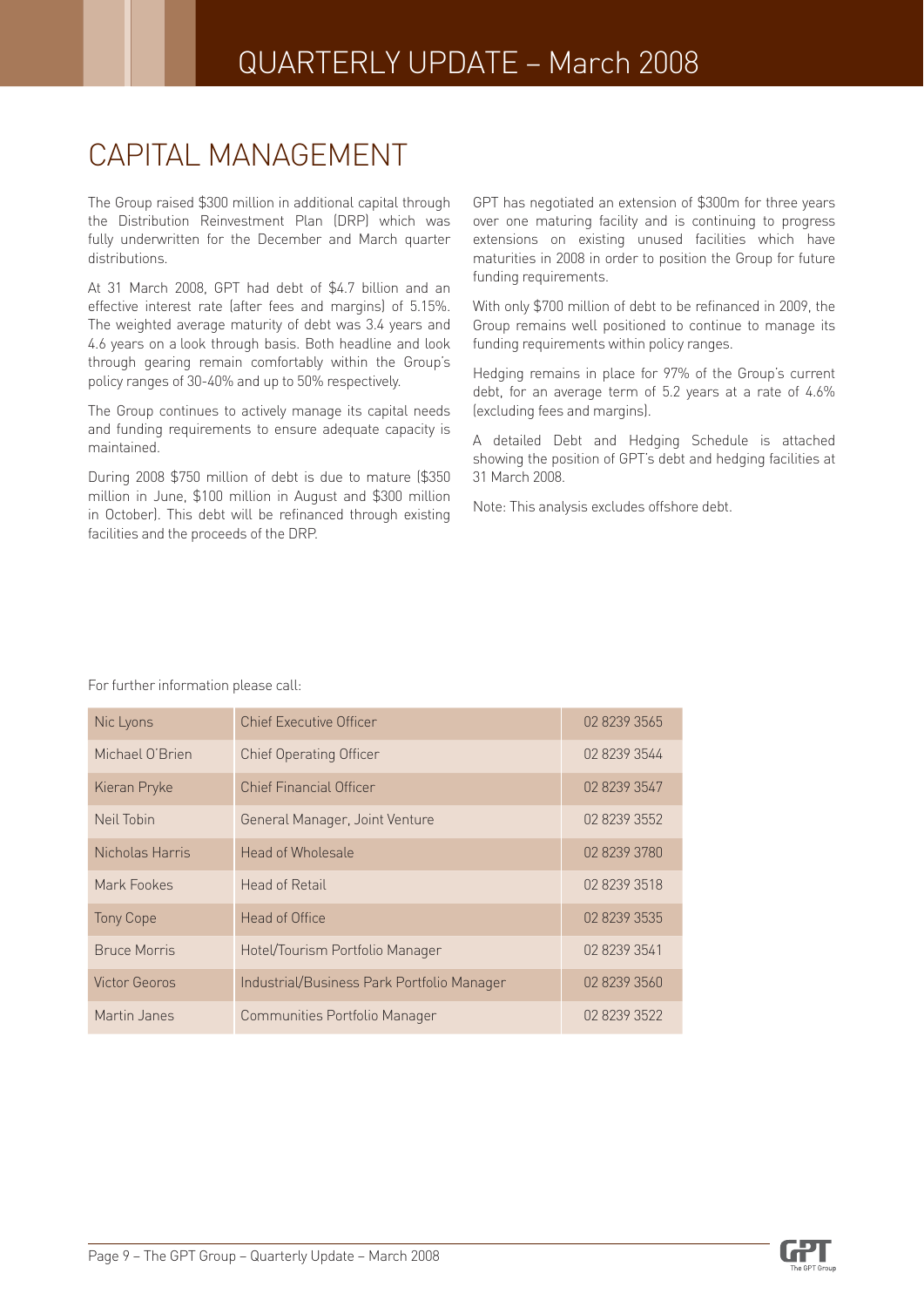# Debt Hedging (at 31 March 2008)

#### **Overview**

- Long term credit ratings BBB+ (outlook negative) (S&P) / Baa1 (outlook negative) (Moody's)
- Headline gearing is 36.3% as at 31 December 2007
- Weighted average cost of Australian debt including fees and margins is 6.20% (excl Euro, USD, NZD, DKK & SEK facility debt)
- Weighted average headline length of debt is 3.4 yrs (excluding controlled entities)
- Euro income hedged between 0.5360 and 0.5591 (wtd avg) over the next 5.6 years
- USD income hedged at 0.7346 over the next 2.8 years

| <b>GPT Debt (Face Value)</b>                                                           | <b>AUD EQUIV \$M</b> |
|----------------------------------------------------------------------------------------|----------------------|
| <b>GPT Bonds:</b>                                                                      |                      |
| Floating Rate due in June 2008                                                         | 140                  |
| Floating Rate due in August 2008                                                       | 100                  |
| Floating Rate due in March 2009                                                        | 375                  |
| Floating rate, due in November 2010                                                    | 125                  |
| Floating Rate due in August 2013                                                       | 12                   |
| Fixed rate due in June 2008 (see note 1)                                               | 160                  |
| Fixed rate, due in March 2009                                                          | 325                  |
| Fixed rate due in November 2010                                                        | 100                  |
| Fixed rate due in August 2013 (see note 1)                                             | 200                  |
| CPI Bonds, due in December 2029                                                        | 125                  |
| <b>GPT Bank Facilities</b>                                                             |                      |
| Bank Facility - due in June 2008                                                       | 50                   |
| Bank Facility - due in October 2008                                                    | 300                  |
| Syndicated Bank Euro 562.2m converted to AUD, due in October 2010                      | 971                  |
| Syndicated Bank Euro 577.8m converted to AUD, due in October 2012                      | 997                  |
| Syndicated Bank USD 627.4m converted to AUD, due in October 2012                       | 687                  |
| Syndicated Bank NZD 59m converted to AUD, due in October 2012                          | 51                   |
| <b>Controlled Entities:</b>                                                            |                      |
| Somerton Bill Facility - due in May 2008                                               | 15                   |
| Somerton Bill Facility - due in May 2009                                               | 60                   |
| Halverton Overdraft Facility - Euro 3.2m converted to AUD, due in May 2008             | 5                    |
| Halverton H2O Euro Facility - Euro 100.1 converted to AUD, due in July 2014 (note 2)   | 173                  |
| Halverton H2O DKK Facility - DKK 124.5m converted to AUD, due in July 2014 (note 2)    | 29                   |
| Halverton SAF Facility - SEK 196m converted to AUD, due in February 2015 (note 4)      | 36                   |
| Hamburg Bridge Facility - USD 92.5m converted to AUD, due in December 2009 (notes 3&4) | 101                  |
| Hamburg Alliance Facility - USD 72m converted to AUD, due in July 2017 (note 3)        | 79                   |
| <b>Total Debt</b>                                                                      | 5,216                |

![](_page_9_Picture_11.jpeg)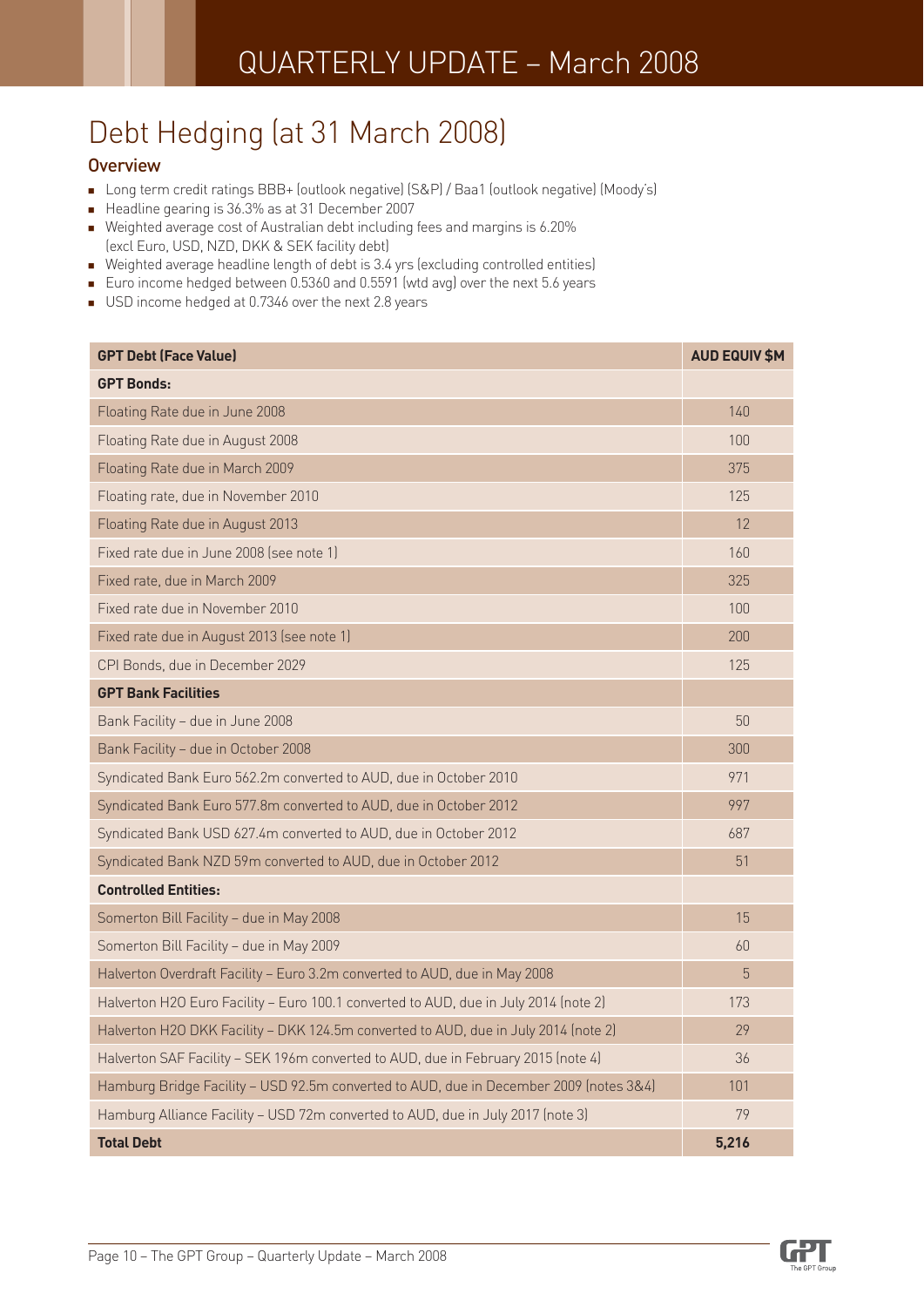#### GPT Interest Rate Management

| Floating (see note 5) | 260   |
|-----------------------|-------|
| <b>Current Swaps</b>  | 4,327 |
| Fixed                 | 504   |
| CPI                   | 125   |
| Total                 | 5.216 |

(1) Full amount has been swapped to floating

- (2) Debt shown is total amount in entity. GPT share of H2O debt is 94.8% = A\$ 191M
- (3) Debt shown is total amount in entity. GPT share of Hamburg debt is 80% = A\$ 144M
- (4) The debt balances under these facilities have been subsequently repaid down to the balances outstanding as at Dec 2007
- (5) Floating debt after taking into account current swaps

#### Current effective interest rate after fees & margins is 5.17%\* (5.15%)\*\* on

\$5,216m (\$4,718m)\*\* of debt outstanding

\* Includes the borrowing costs from AUD, Euro, USD, NZD, DKK & SEK facilities.

\*\* Excludes debt from controlled entities.

#### AUD Current Interest Rate Hedging

| <b>Hedging Position As at</b> | Average Rate on<br><b>Balance Sheet Incl</b><br><b>Margins &amp; Fees</b> | <b>Total Principal Amount</b> | <b>Principal amount of</b><br>derivative financial<br>instruments | <b>Principal amount of</b><br>fixed rate borrowings |
|-------------------------------|---------------------------------------------------------------------------|-------------------------------|-------------------------------------------------------------------|-----------------------------------------------------|
|                               |                                                                           | \$ million                    | \$ million                                                        | \$ million                                          |
| 31 March 2008*                | $6.20\%$                                                                  | 2,040                         | 1.490                                                             | 550                                                 |
| 31 December 2008              | 6.15%                                                                     | 1.740                         | 1.190                                                             | 550                                                 |
| 31 December 2009              | 6.56%                                                                     | 1.315                         | 1.090                                                             | 225                                                 |
| 31 December 2010              | 7.11%                                                                     | 775                           | 650                                                               | 125                                                 |
| 31 December 2011              | 7.77%                                                                     | 575                           | 450                                                               | 125                                                 |
| 31 December 2012              | 8.41%                                                                     | 525                           | 400                                                               | 125                                                 |
| 31 December 2013              | 8.29%                                                                     | 725                           | 600                                                               | 125                                                 |
| 31 December 2014              | 8.21%                                                                     | 725                           | 600                                                               | 125                                                 |

\* Average Rate at 31 March 2008 is the current cost of total debt (excludes controlled entities) including unhedged balances

![](_page_10_Figure_15.jpeg)

#### AUD Fixed Exposures and Weighted Average Cost (including Margin and Fees) on hedged balance

![](_page_10_Picture_18.jpeg)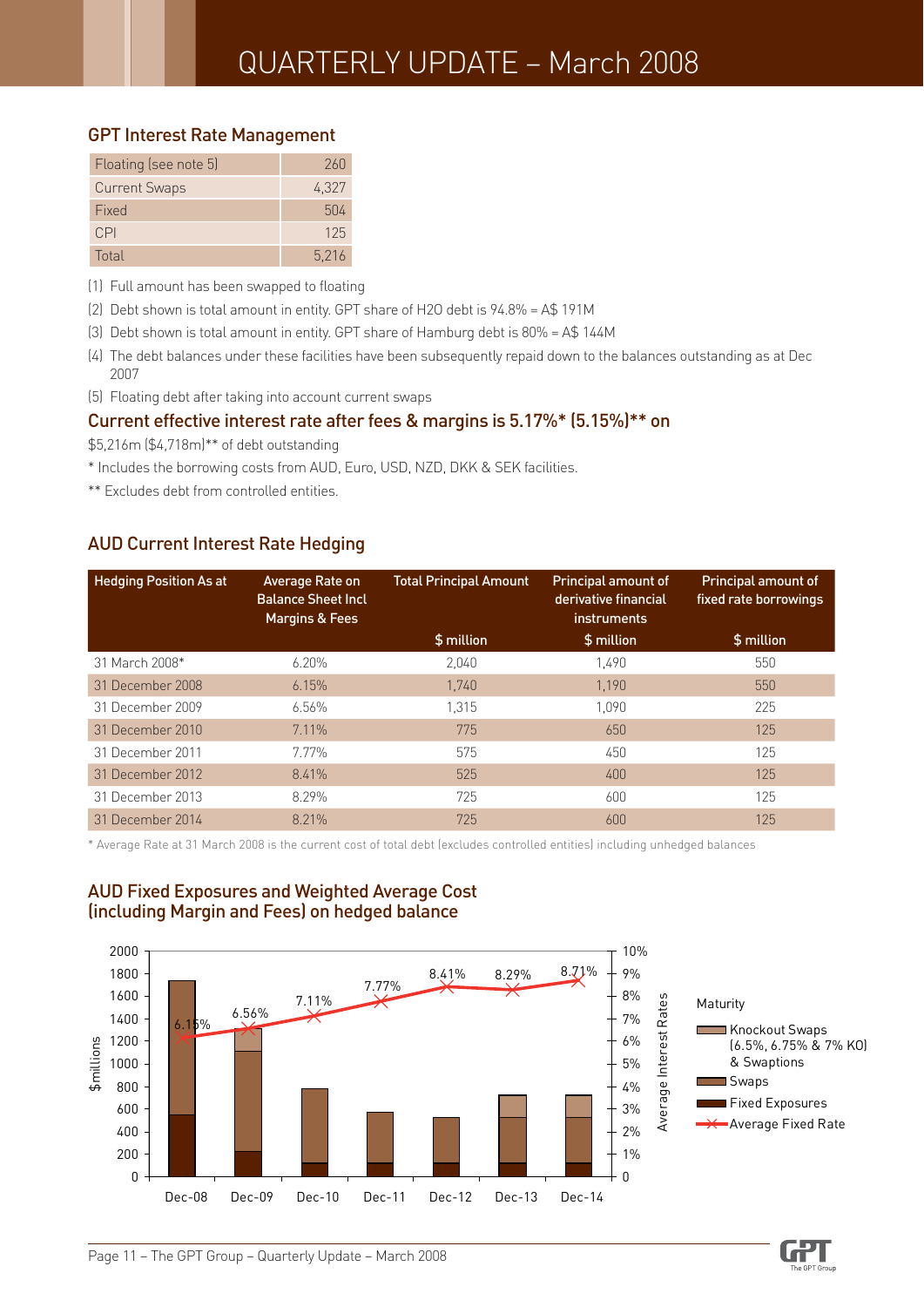#### EUR Current Interest Rate Hedging

| <b>Hedging Position as at</b> | Average Rate Incl<br><b>Margins &amp; Fees</b> | <b>Total Principal Amount</b> | Principal amount of<br>derivative financial<br>instruments | Principal amount of<br>fixed rate borrowings |
|-------------------------------|------------------------------------------------|-------------------------------|------------------------------------------------------------|----------------------------------------------|
|                               |                                                | <b>EUR</b> million            | <b>EUR</b> million                                         | <b>EUR million</b>                           |
| 31 March 2008*                | 4.25%                                          | 1.250                         | 1.250                                                      |                                              |
| 31 December 2008              | 3.72%                                          | 490                           | 490                                                        |                                              |
| 31 December 2009              | 3.76%                                          | 440                           | 440                                                        | -                                            |
| 31 December 2010              | 4.06%                                          | 440                           | 440                                                        |                                              |
| 31 December 2011              | $4.22\%$                                       | 340                           | 340                                                        |                                              |
| 31 December 2012              | 4.05%                                          | 190                           | 190                                                        |                                              |
| 31 December 2013              | 3.88%                                          | 140                           | 140                                                        |                                              |
| 31 December 2014              |                                                |                               |                                                            |                                              |

\* Average Rate at 31 March 2008 is the current cost of total debt including unhedged balances

![](_page_11_Figure_4.jpeg)

![](_page_11_Figure_5.jpeg)

Actual Swaps **->>**Average Fixed Rate

![](_page_11_Picture_8.jpeg)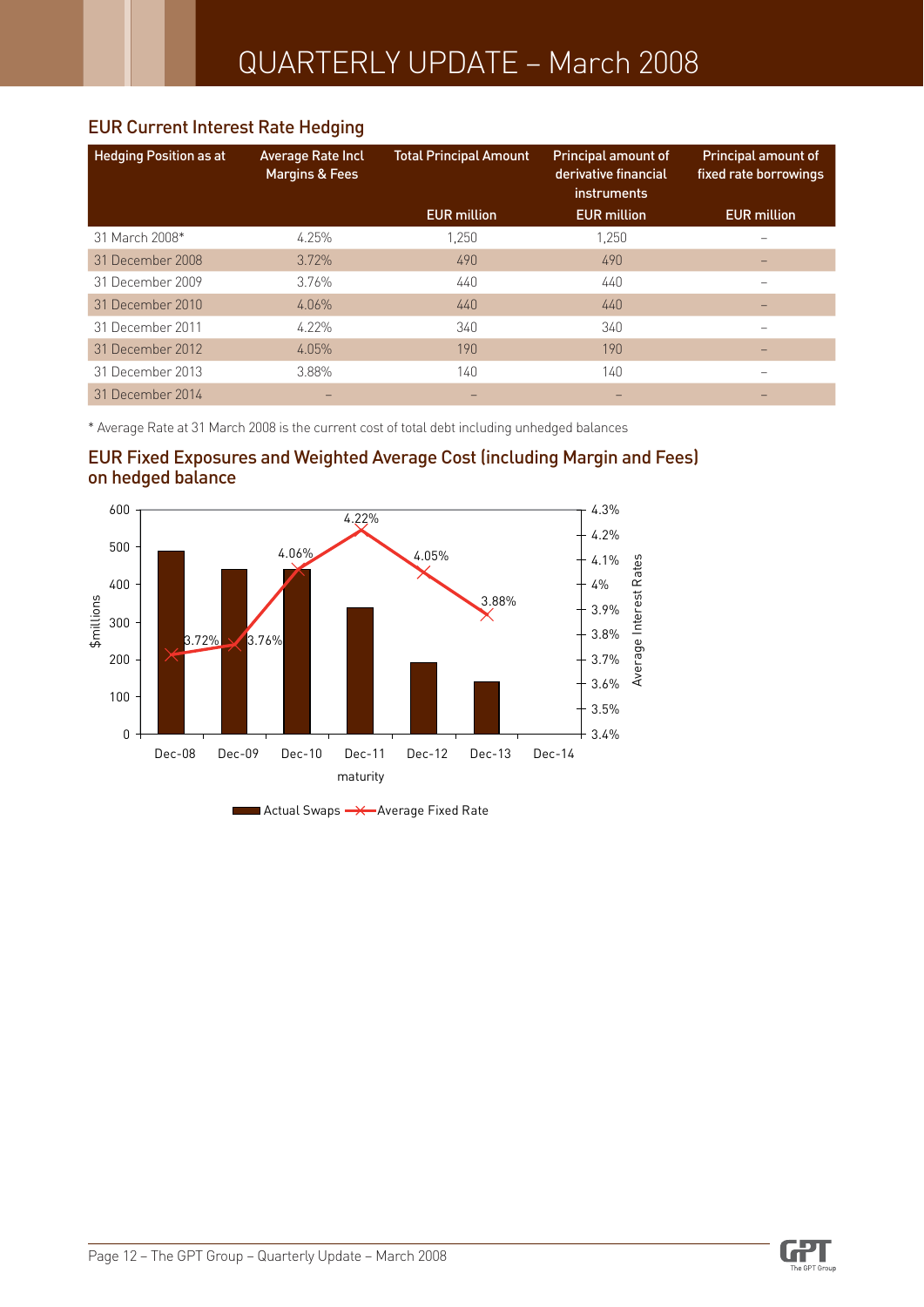#### USD Current Interest Rating Hedging

| <b>Hedging Position as at</b> | Average Rate on<br>hedged balance Incl<br><b>Margins &amp; Fees</b> | <b>Total Principal</b><br>Amount | <b>Principal amount of</b><br>derivative financial<br><i>instruments</i> | <b>Principal amount of</b><br>fixed rate borrowings |
|-------------------------------|---------------------------------------------------------------------|----------------------------------|--------------------------------------------------------------------------|-----------------------------------------------------|
|                               |                                                                     | \$USD million                    | \$USD million                                                            | \$USD million                                       |
| 31 March 2008*                | 4.56%                                                               | 632                              | 560                                                                      | 72                                                  |
| 31 December 2008              | 4.50%                                                               | 760                              | 760                                                                      |                                                     |
| 31 December 2009              | 4.58%                                                               | 660                              | 660                                                                      | ۰                                                   |
| 31 December 2010              | 4.70%                                                               | 480                              | 480                                                                      |                                                     |
| 31 December 2011              | 5.14%                                                               | 400                              | 400                                                                      |                                                     |
| 31 December 2012              | 5.34%                                                               | 250                              | 250                                                                      |                                                     |
| 31 December 2013              | 5.35%                                                               | 170                              | 170                                                                      |                                                     |
| 31 December 2014              | 5.35%                                                               | 170                              | 170                                                                      |                                                     |

\* Average Rate at 31 March 2008 is the current cost of total debt including unhedged balances.

### USD Fixed Exposures and Weighted Average Cost (including Margin and Fees) on hedged balances

![](_page_12_Figure_5.jpeg)

Also outstanding at 31 March 2008 were the following debt balances:

- DKK 124.5m (A\$28.8m) (swapped to fixed, total cost of funds 5.51%)
- SEK 196.0m (A\$36.1m) (swapped to fixed, total cost of funds 5.56%)  $\blacksquare$

![](_page_12_Figure_9.jpeg)

#### AUD, EUR & USD Debt Maturity Profile\*

\*Excludes controlled entities

![](_page_12_Picture_13.jpeg)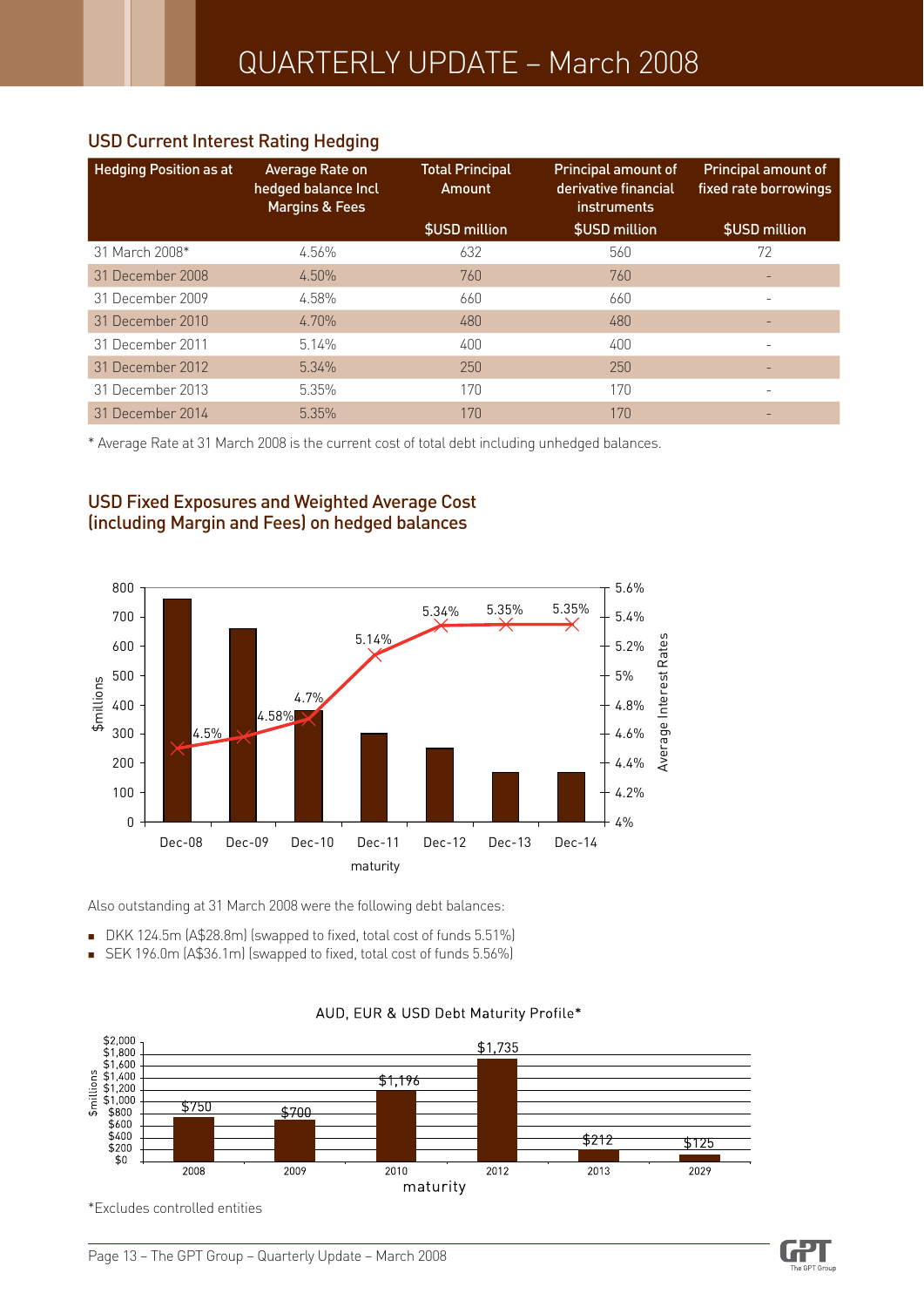#### AUD, EUR, USD & NZD Hedging Portfolio\* (as at 31 March 2008)

![](_page_13_Figure_2.jpeg)

\*Excludes controlled entities

# Forward Exchange Contracts

Net cash inflows are expected to occur at various dates from the balance date to the period outlined below. At 31 March 2008, the details of outstanding forward and barrier contracts are:

|                 | <b>Sell EUR</b><br>31 Mar 08 | <b>Weighted average</b><br>FX rate 31 Mar 08 | <b>AUD Equivalent</b><br>31 Mar 08 |
|-----------------|------------------------------|----------------------------------------------|------------------------------------|
| <b>Maturity</b> | EUR(E M)                     | <b>AUD/EUR</b>                               | AUD(\$M)                           |
| 2008            | 30.3                         | 0.5550                                       | 54.6                               |
| 2009            | 46.5                         | 0.5515                                       | 84.3                               |
| 2010            | 42.2                         | 0.5553                                       | 76.0                               |
| 2011            | 32.6                         | 0.5591                                       | 58.3                               |
| 2012            | 7.8                          | 0.5360                                       | 14.6                               |
| 2013            | 7.8                          | 0.5360                                       | 14.6                               |

| <b>Maturity</b> | <b>Sell USD</b><br>31 Mar 08<br><b>USD(\$ M)</b> | <b>Weighted average</b><br>FX rate 31 Mar 08<br><b>AUD/USD</b> | <b>AUD Equivalent</b><br>31 Mar 08<br>AUD(\$M) |
|-----------------|--------------------------------------------------|----------------------------------------------------------------|------------------------------------------------|
| 2008            | 2.3                                              | 0.7346                                                         | 3.1                                            |
| 2009            | 4.9                                              | 0.7346                                                         | 6.7                                            |
| 2010            | 5.3                                              | 0.7346                                                         | 7.2                                            |
| 2011            | 27                                               | 0.7346                                                         | 37                                             |

Amounts disclosed above represent currency sold measured at the contracted rate.

![](_page_13_Picture_10.jpeg)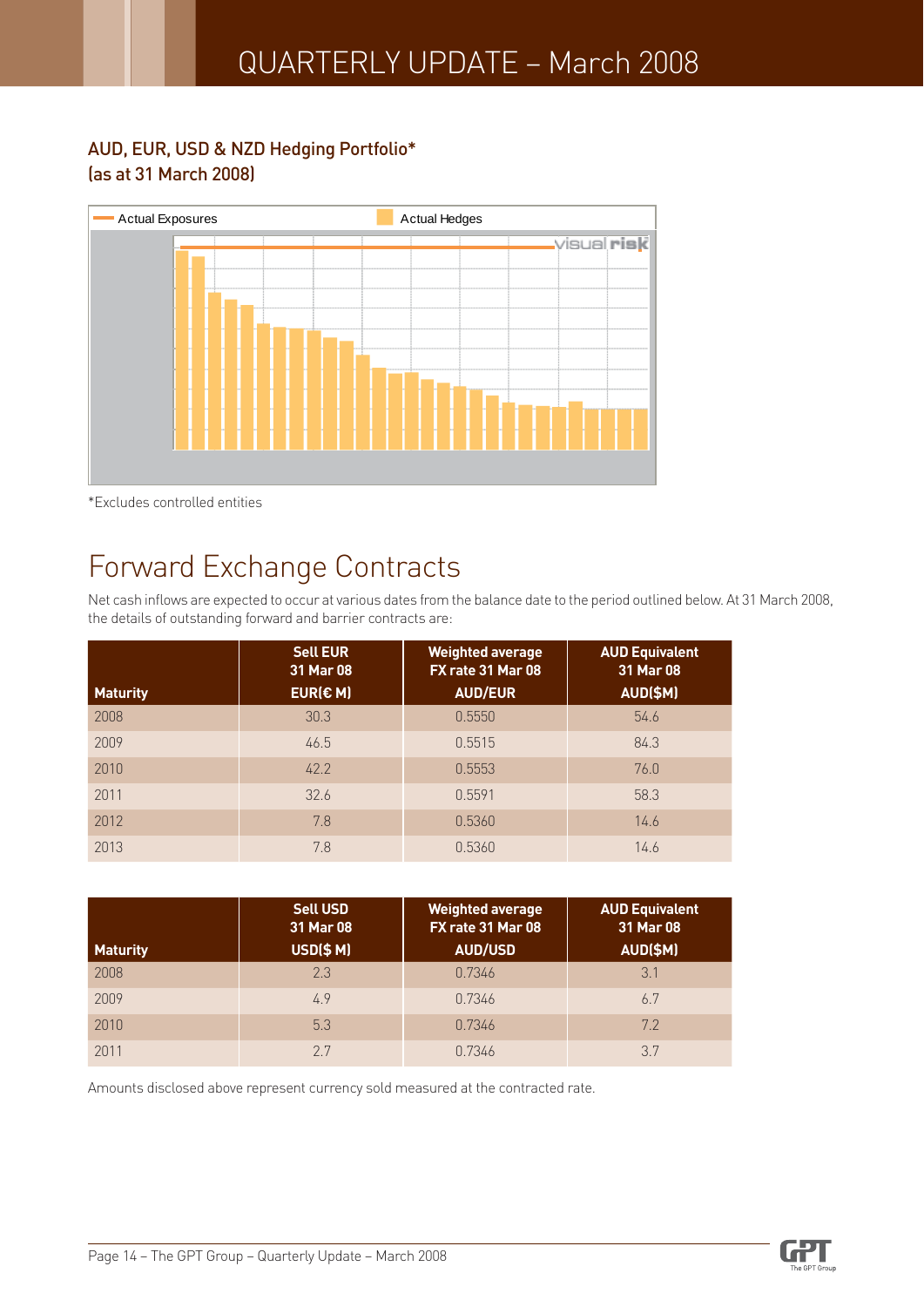![](_page_14_Picture_0.jpeg)

# JOINT VENTURE FUND AS AT MARCH 2008

![](_page_14_Picture_2.jpeg)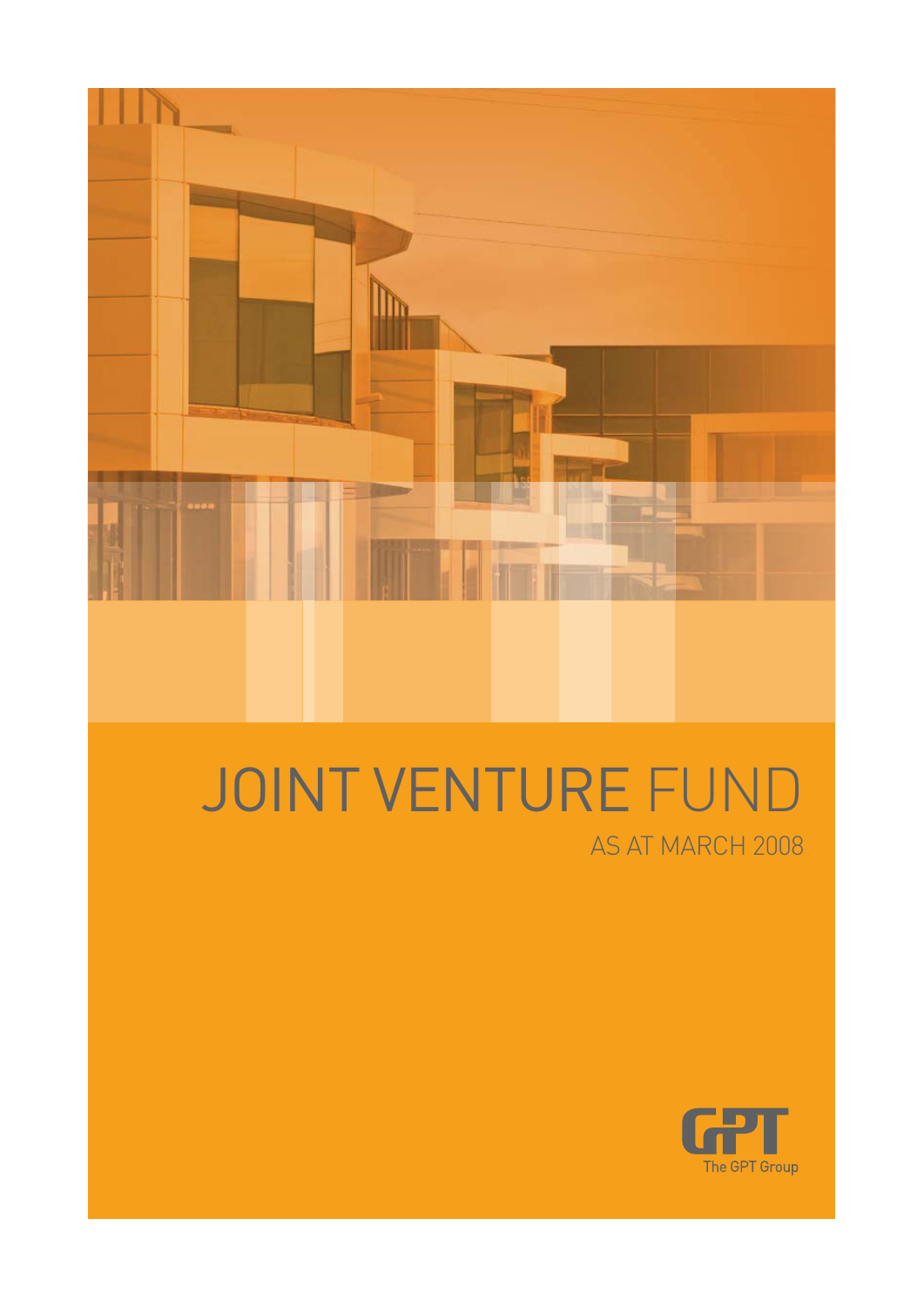# JOINT VENTURE FUND OVERVIEW (March 2008)

| Portfolio<br>Mar 08       | <b>Book Value</b><br>(Local Currency) | <b>Book Value</b><br><b>AUD</b> | $\frac{0}{0}$ |
|---------------------------|---------------------------------------|---------------------------------|---------------|
| German Residential        | 1.416.9                               | 2.437.5                         | 35.2%         |
| Euro Multi-Let Industrial | 895.0                                 | 1.539.6                         | 22.2%         |
| Furo Retail               | 6446                                  | 1,109.0                         | 16.0%         |
| <b>US Retail</b>          | 872.1                                 | 950.0                           | 13.7%         |
| <b>US Multifamily</b>     | 329.0                                 | 358.4                           | 5.2%          |
| US Loans                  | 294.4                                 | 320.7                           | 4.6%          |
| Aust NZ Mezzanine         | 105.2                                 | 105.2                           | 1.5%          |
| Other                     |                                       | 103.6                           | 1.5%          |
| Total                     |                                       | 6.924.1                         | 100.0%        |

Note:

1 Exchange rate AUD/Euro 0.5813, AUD/USD 0.9180, AUD/GBP 0.4608 (Spot Rate @ 31 March 2008)

2 Euro Multi Let Industrial portfolio was independently revalued in March 2008 at €895m (previously €907m)

![](_page_15_Figure_5.jpeg)

![](_page_15_Picture_6.jpeg)

2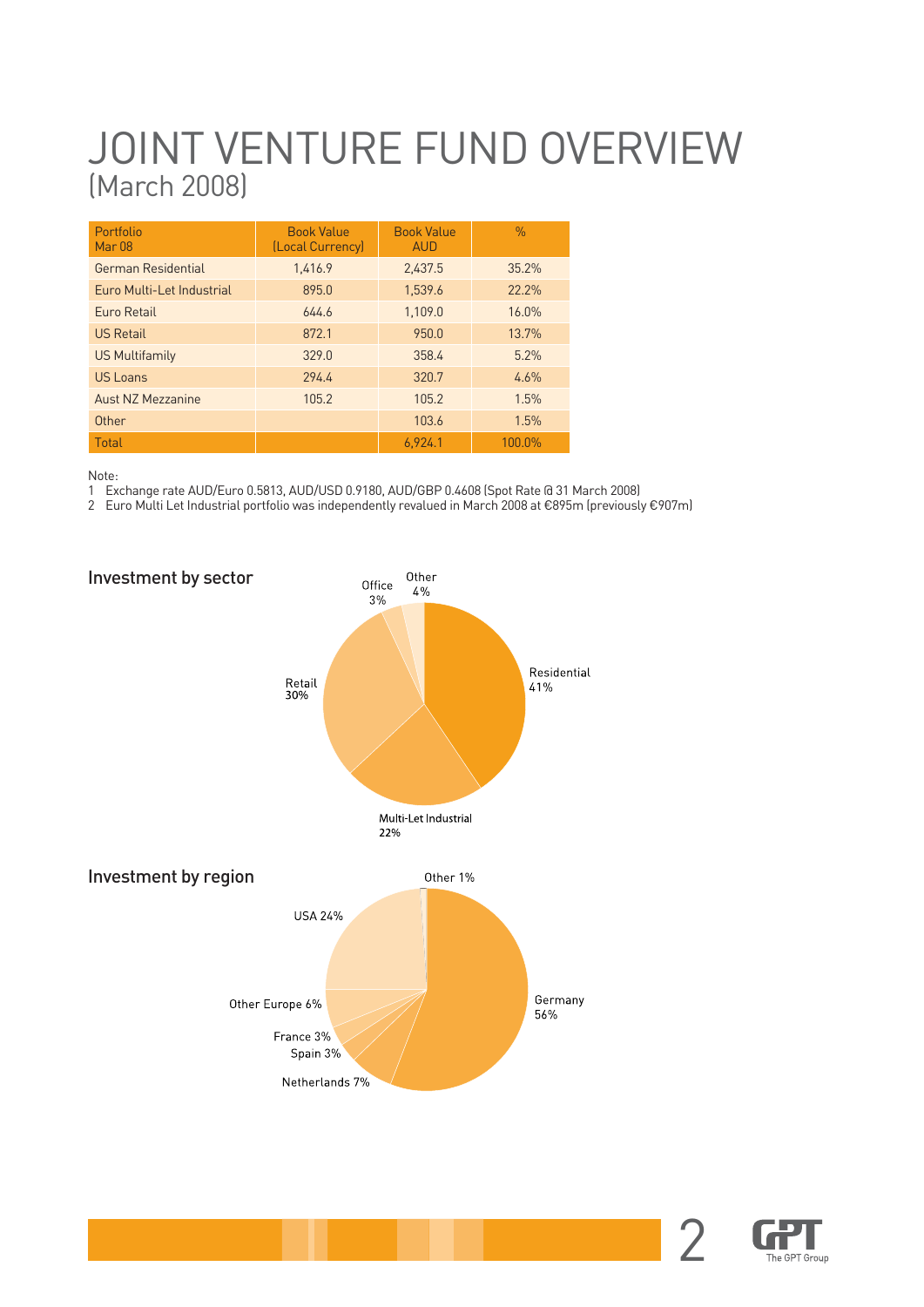# JOINT VENTURE CAPITAL (March 2008)

| <b>Equity Capital</b> | <b>Mar 2008</b> | <b>Dec 2007</b> |
|-----------------------|-----------------|-----------------|
| <b>GPT Preferred</b>  | 1,629.0         | 1,636.6         |
| <b>GPT Ordinary</b>   | 336.6           | 328.8           |
|                       | 1,965.6         | 1,965.4         |
| <b>BNB Ordinary</b>   | 236.6           | 228.8           |
| Total                 | 2.202.3         | 2,194.2         |

Note: 1 Exchange rate AUD/Euro 0.5813, AUD/USD 0.9180, AUD/GBP 0.4608 (Spot Rate @ 31 March 2008)

| <b>Debt Summary</b>                      | <b>Europe</b>           | <b>USA</b>              | <b>Other</b>             | <b>Total</b> |
|------------------------------------------|-------------------------|-------------------------|--------------------------|--------------|
| Portfolio Book Value                     | 5,189.7                 | 1,629.2                 | 105.2                    | 6,924.1      |
| <b>Bank Debt</b>                         | 3,639.0                 | 1,196.3                 |                          | 4,835.3      |
| LVR (gearing)                            | $70.1\%$ <sup>(2)</sup> | $73.4\%$ <sup>(3)</sup> | $0.0\%$                  | 69.8%        |
| <b>Weighted Average Term to Maturity</b> | 5.6                     | 6.4                     |                          | 5.8          |
| <b>Bank Debt Fixed or Hedged</b>         | 97.8%                   | 82.2%                   |                          | 93.2%        |
| <b>Weighted Average Hedge Duration</b>   | 5.2                     | 7.4                     | $\overline{\phantom{0}}$ | 5.8          |
| Weighted Average Bank Margin             | 90 bps                  | $117$ bps               | $\overline{\phantom{0}}$ | 98 bps       |
| <b>Weighted Average Debt Cost</b>        | 5.1%                    | 5.3%                    |                          | 5.2%         |

Note:

1 Exchange rate AUD/Euro 0.5813, AUD/USD 0.9180, AUD/GBP 0.4608 (Spot Rate @ 31 March 2008)

2 67% of the Euro debt is subject to an LVR covenant

With the exception of Galerie Butovice (Loan - €74m), there are no LVR breaches in Europe

3 No part of the USA debt is subject to an LVR covenant

| <b>Debt Maturity Profile</b> |         | Mar 31st 2008 | Dec 31st 2007 |               |  |
|------------------------------|---------|---------------|---------------|---------------|--|
|                              | \$      | $\frac{0}{0}$ | \$            | $\frac{0}{0}$ |  |
| $2008$ <sup>[1]</sup>        | 58.1    | 1.2           | 186.2         | 3.74%         |  |
| 2009                         | 101.1   | 2.1           | 86.6          | 1.74%         |  |
| 2010                         | 224.0   | 4.6           | 274.0         | 5.51%         |  |
| 2011                         | 397.1   | 8.2           | 384.7         | 7.73%         |  |
| 2012                         | 939.3   | 19.4          | 939.3         | 18.89%        |  |
| 2013                         | 487.7   | 10.1          | 56.7          | 1.14%         |  |
| 2014                         | 210.0   | 4.3           | 206.5         | 4.15%         |  |
| 2015                         | 1,508.7 | 31.2          | 1,456.7       | 29.29%        |  |
| 2016                         | 740.6   | 15.3          | 1,274.4       | 25.62%        |  |
| 2017                         | 168.6   | 3.5           | 108.4         | 2.18%         |  |
| <b>Total</b>                 | 4,835.3 | 100.0         | 4,973.5       | 100.0%        |  |

1 Exchange rate AUD/Euro 0.5813, AUD/USD 0.9180, AUD/GBP 0.4608 (Spot Rate @ 31 March 2008)

| Refinancing Requirements in the next 12 months |           |               |  |  |  |  |
|------------------------------------------------|-----------|---------------|--|--|--|--|
| Loan                                           | $A\$ {5m} | Due           |  |  |  |  |
| US Retail (Myrtle Beach)                       | 54.7      | Dec 2008      |  |  |  |  |
| US Retail (Westgate, Westland)                 | 29.4      | Jan-June 2009 |  |  |  |  |
| German Residential                             | 36.1      | Jan 2009      |  |  |  |  |
| Total                                          | 12በ 2     |               |  |  |  |  |

1. Exchange rate AUD/Euro 0.5813, AUD/USD 0.9180, AUD/GBP 0.4608 (Spot Rate @ 31 March 2008)

![](_page_16_Picture_13.jpeg)

3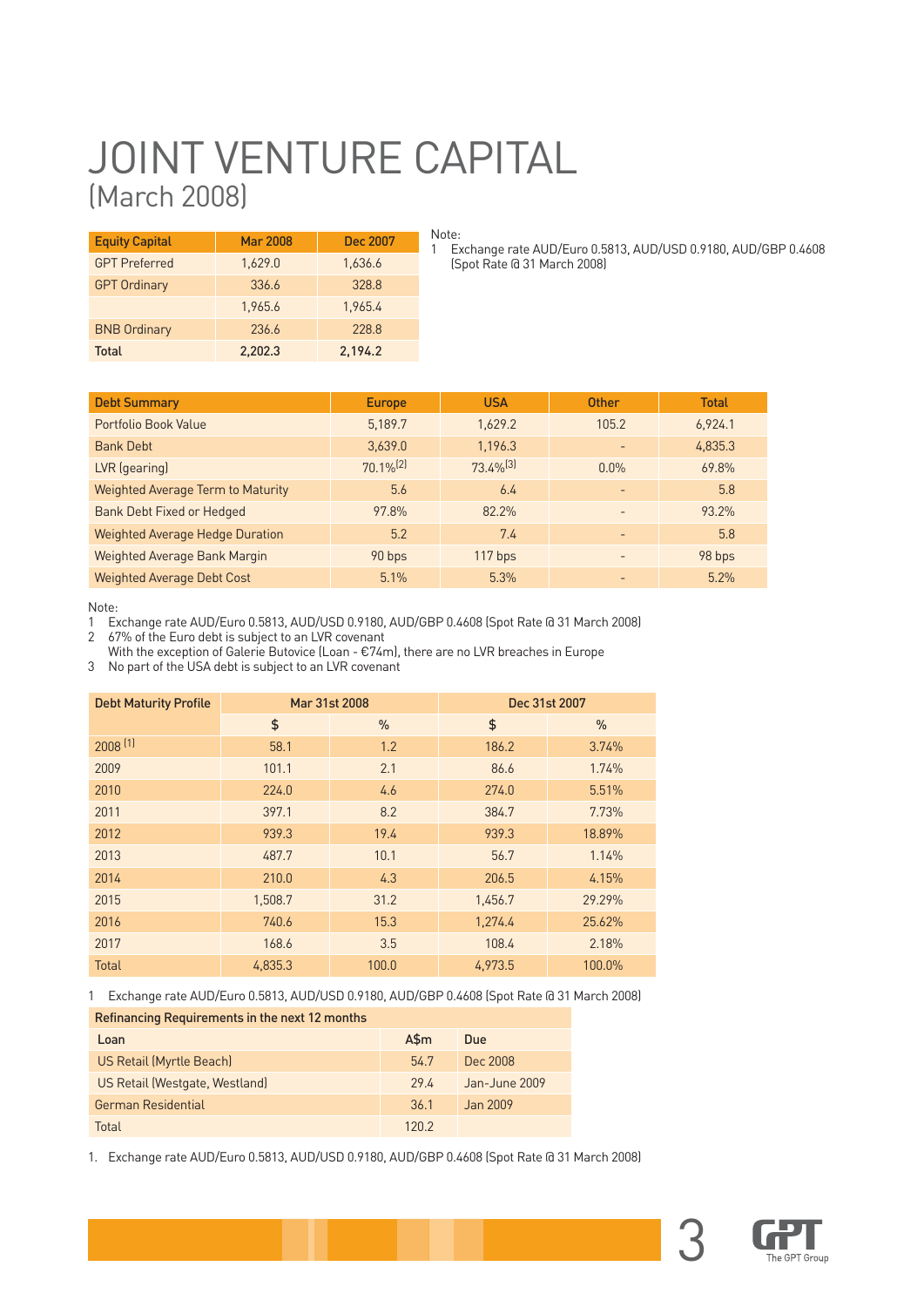# JOINT VENTURE CAPITAL Cont (March 2008)

| <b>LVR By Portfolio</b>                                                                                                                 | <b>Loan Balance</b><br>$A\$ {5m}   | <b>LVR</b><br>at 31st March | LVR <sup>(2)</sup><br><b>Covenant</b> |                                                |
|-----------------------------------------------------------------------------------------------------------------------------------------|------------------------------------|-----------------------------|---------------------------------------|------------------------------------------------|
| German Residential<br>- subject to an LVR covenant (bank debt)<br>- no LVR covenant (securitised debt)<br>- no LVR covenant (bank debt) | 973.9<br>648.5<br>154.9<br>1,777.3 | 71%<br>77%<br>74%<br>73%    | 80%<br>N/A<br>N/A                     | No breaches<br>N/A<br>N/A                      |
| Euro Multi-Let Industrial                                                                                                               | 1,051.1                            | 68%                         | 80%                                   | No breaches                                    |
| Euro Retail<br>- subject to LVR covenant<br>- no LVR covenant<br>- Galerie Butovice                                                     | 264.2<br>414.1<br>128.8<br>807.2   | 73%<br>64%<br>100%          | 76%<br>N/A<br>75%                     | No breaches<br>N/A<br>In discussions with bank |
| <b>US Retail</b>                                                                                                                        | 730.8                              | 75%                         | N/A                                   | N/A                                            |
| US Multifamily                                                                                                                          | 267.8                              | 74%                         | N/A                                   | N/A                                            |
| US Loans                                                                                                                                | 197.7                              | 61%                         | N/A                                   | N/A                                            |
| Other                                                                                                                                   | 3.4                                | N/A                         | N/A                                   | N/A                                            |
| Total                                                                                                                                   | 4,835.2                            | 69.8%                       |                                       |                                                |

1 Exchange rate AUD/Euro 0.5813, AUD/USD 0.9180, AUD/GBP 0.4608 (Spot Rate @ 31 March 2008)

2 Weighted average LVR covenant

3 50% of total JV debt is subject to an LVR covenant. With the exception of Galerie Butovice (Loan €74m) there are no LVR breaches

![](_page_17_Picture_5.jpeg)

 $\overline{\mathbf{A}}$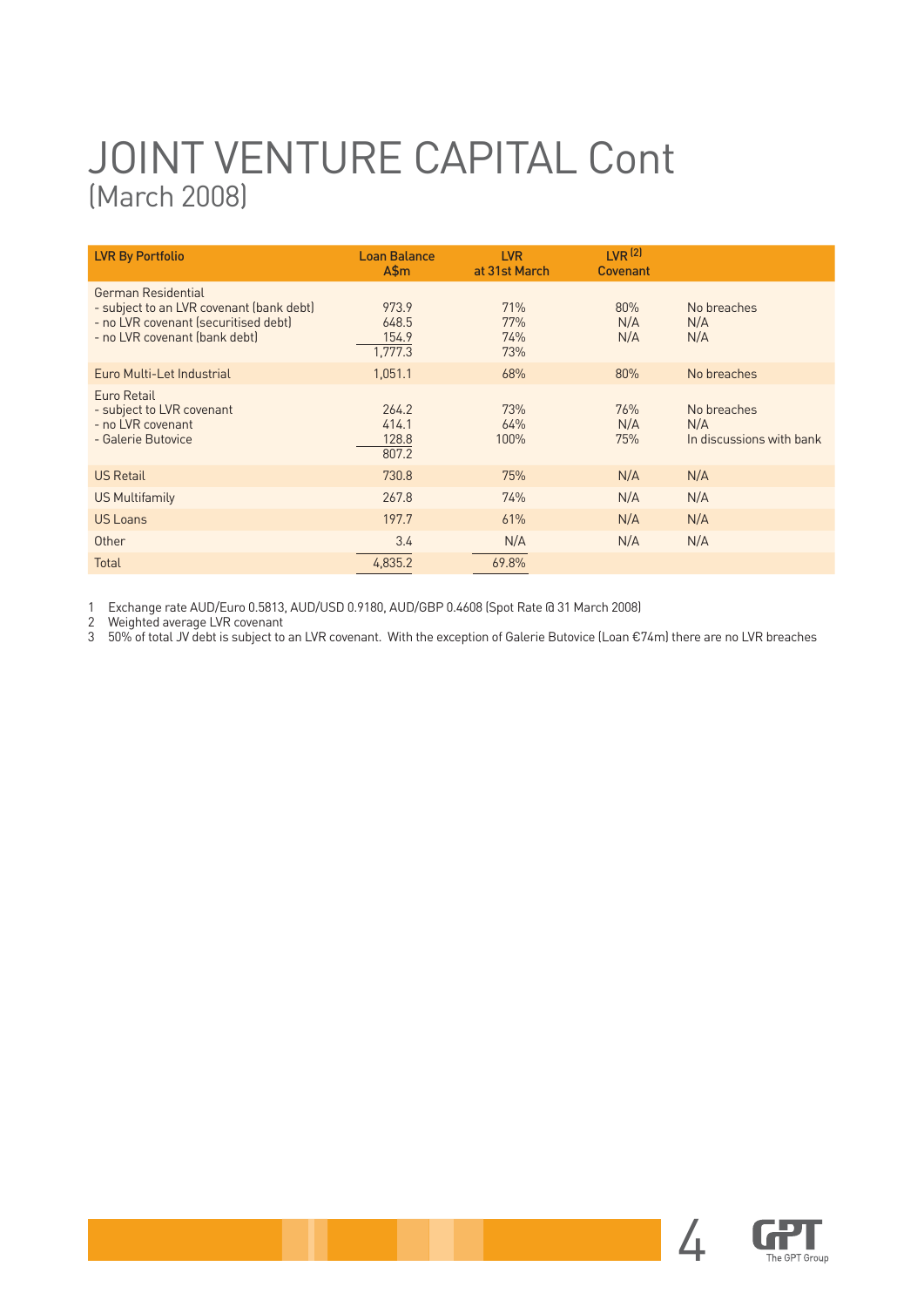# GERMAN RESIDENTIAL (March 2008)

| <b>Key Metrics</b>                | <b>Mar 2008</b> | Dec 2007 |
|-----------------------------------|-----------------|----------|
| No of Apartments                  | 29,078          | 28,870   |
| No of Commercial Units            | 929             | 913      |
| Total GLA ('000) SQM              | 1,965           | 1,947    |
| Ave Apartment Size SQM            | 68              | 67       |
| Occupancy                         | 89%             | 89%      |
| Rent per sqm per month $\epsilon$ | 4.9             | 4.9      |
| Book Value (€m)                   | 1,416.9         | 1,424.2  |
| Value per apartment               | 48,700          | 49,300   |
| Value per sqm                     | 721             | 731      |
| Yield                             | 5.3%            | 5.4%     |

Note:

1 Includes both Apartments and Commercial Units

2 Yield is an estimate of the passing yield calculated as the March 2008 quarter NOI over Book Value

#### Portfolio Overview

| <b>Sub Portfolio</b>  | <b>Apartments</b> | Commercial<br><b>Units</b> | <b>GLA</b><br><b>SQM</b> | Occ $%$ | <b>Rent per</b><br>SQM | <b>Book</b><br>Value | Ownership<br>Interest |
|-----------------------|-------------------|----------------------------|--------------------------|---------|------------------------|----------------------|-----------------------|
| <b>AMB II</b>         | 1,774             | 8                          | 110,415                  | 84.4%   | 4.58                   | 65,505               | 99.6%                 |
| Annenhoeffe           | 219               | 47                         | 22,360                   | 81.6%   | 7.80                   | 26,981               | 99.6%                 |
| <b>Bohnke</b>         | 2,153             | 85                         | 148,364                  | 86.0%   | 4.49                   | 108,187              | 99.6%                 |
| Endler                | 519               | 34                         | 46,115                   | 81.5%   | 6.14                   | 44,155               | 99.6%                 |
| <b>Franz Mark</b>     | 5,497             | 152                        | 355,415                  | 89.7%   | 4.44                   | 237,382              | 99.6%                 |
| Gleinecker Spitze     | 324               | 35                         | 33,180                   | 94.9%   | 7.19                   | 40,829               | 99.6%                 |
| Gontiatt              | 1,429             | 26                         | 74,692                   | 85.6%   | 4.95                   | 45,743               | 99.6%                 |
| Heidi                 | 4,059             | 15                         | 239,252                  | 88.2%   | 4.35                   | 150,136              | 32.5%                 |
| Idealwert II          | 825               | 227                        | 106,609                  | 96.0%   | 7.30                   | 125,249              | 99.6%                 |
| Immo-West             | 2,370             | 39                         | 153,416                  | 85.6%   | 4.42                   | 94,906               | 99.6%                 |
| <b>Minotaurus</b>     | 208               | 16                         | 18,123                   | 85.2%   | 4.75                   | 13,541               | 99.6%                 |
| Muenster              | 626               | 13                         | 51,950                   | 85.7%   | 4.41                   | 29,641               | 99.6%                 |
| Nau II                | 52                | 13                         | 7.473                    | 95.7%   | 5.64                   | 7,126                | 99.6%                 |
| Otto-Dix              | 4,797             | 66                         | 305,646                  | 85.3%   | 4.66                   | 191,023              | 99.6%                 |
| <b>Residential 2</b>  | 1,018             | 105                        | 84,710                   | 97.6%   | 6.91                   | 103,196              | 99.6%                 |
| Vivacon II            | 3,208             | 48                         | 207,391                  | 93.9%   | 4.68                   | 133,344              | 99.6%                 |
| Total / Weighted Ave. | 29,078            | 929                        | 1,965,111                | 88.6%   | 4.93                   | 1,416,943            |                       |

![](_page_18_Picture_7.jpeg)

5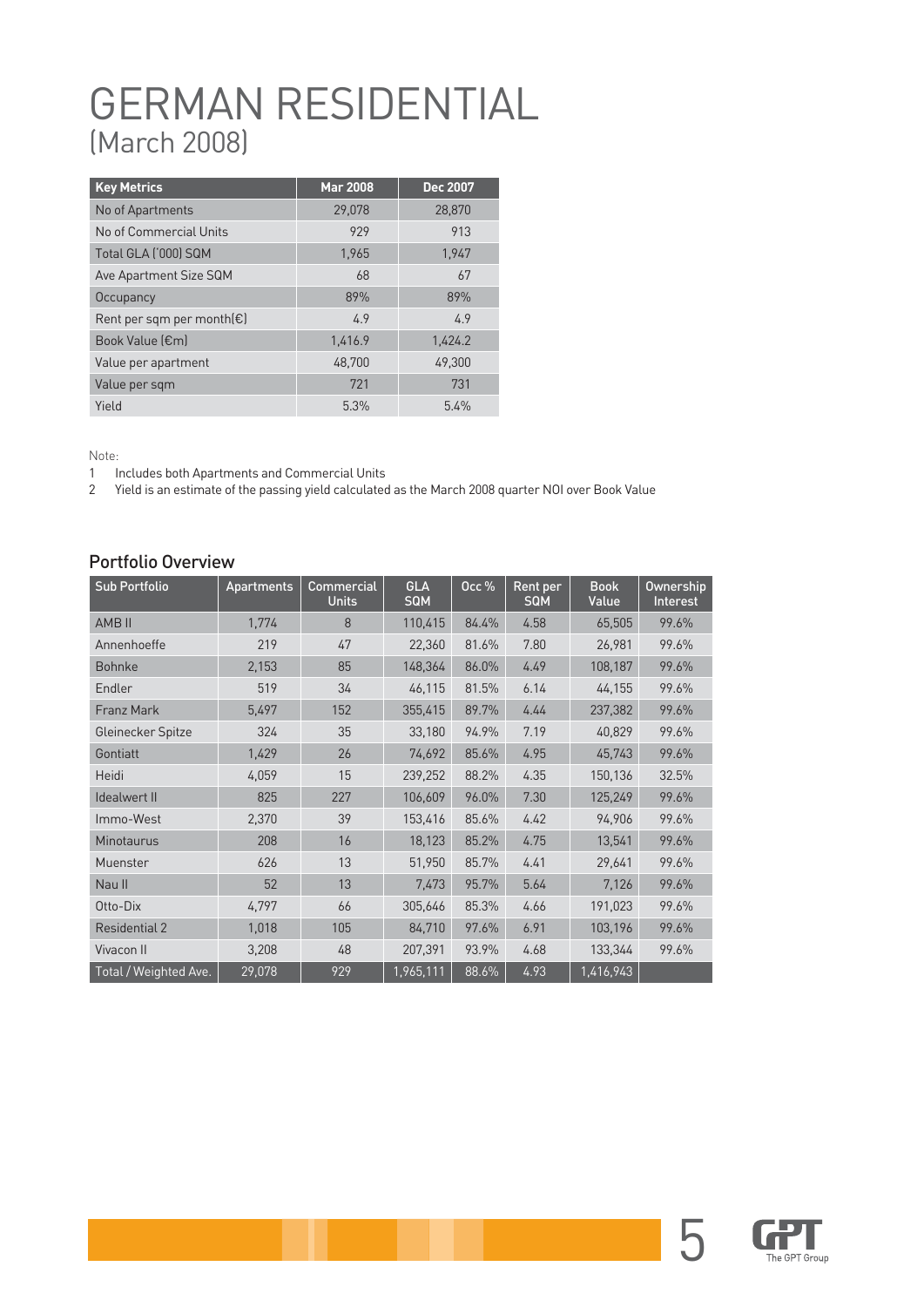# EUROPEAN MULTI-LET INDUSTRIAL (March 2008)

| <b>Key Metrics</b>            | <b>Mar 2008</b> | Dec 2007  |
|-------------------------------|-----------------|-----------|
| No of Properties              | 107             | 107       |
| No of Units                   | 2,157           | 2,157     |
| Total GLA ('000) SQM          | 1,643           | 1,643     |
| Occupancy                     | 88%             | 88%       |
| Book Value (€m)               | 895.0           | 907.0     |
| Monthly rent psm $(\epsilon)$ | 4.1             | 4.1       |
| Yield                         | 6.5%            | 6.5%      |
| <b>WALE</b>                   | $2.4$ yrs       | $2.3$ yrs |
| No. of Leases                 | 1.711           | 1.722     |

Note:

1 Yield is an estimate of the passing yield calculated as the March 2008 quarter NOI over Book Value

- (after GPTH asset management fee)
- 2 Rent per sqm is rented space only
- 3 Euro Multi-Let Industrial portfolio was independently revalued in March 2008 at €895m (previously €907m)

#### Portfolio Overview

| Country            | <b>Assets</b>  | GLA (SQM) | Occ [%] | <b>WALE</b> | <b>Book Value</b><br>€'000 |
|--------------------|----------------|-----------|---------|-------------|----------------------------|
| <b>Netherlands</b> | 44             | 383.784   | 89%     | 2.6         | 272.950                    |
| Germany            | 34             | 886,902   | 89%     | 2.5         | 433,010                    |
| France             | 21             | 182.329   | 76%     | 2.0         | 104.690                    |
| Denmark            | 6              | 164,175   | 94%     | 1.8         | 68.530                     |
| Sweden             | $\overline{2}$ | 25,756    | 95%     | 2.3         | 15,804                     |
| <b>Total</b>       | 107            | 1,642,946 | 88%     | 2.4         | 894.984                    |

![](_page_19_Picture_9.jpeg)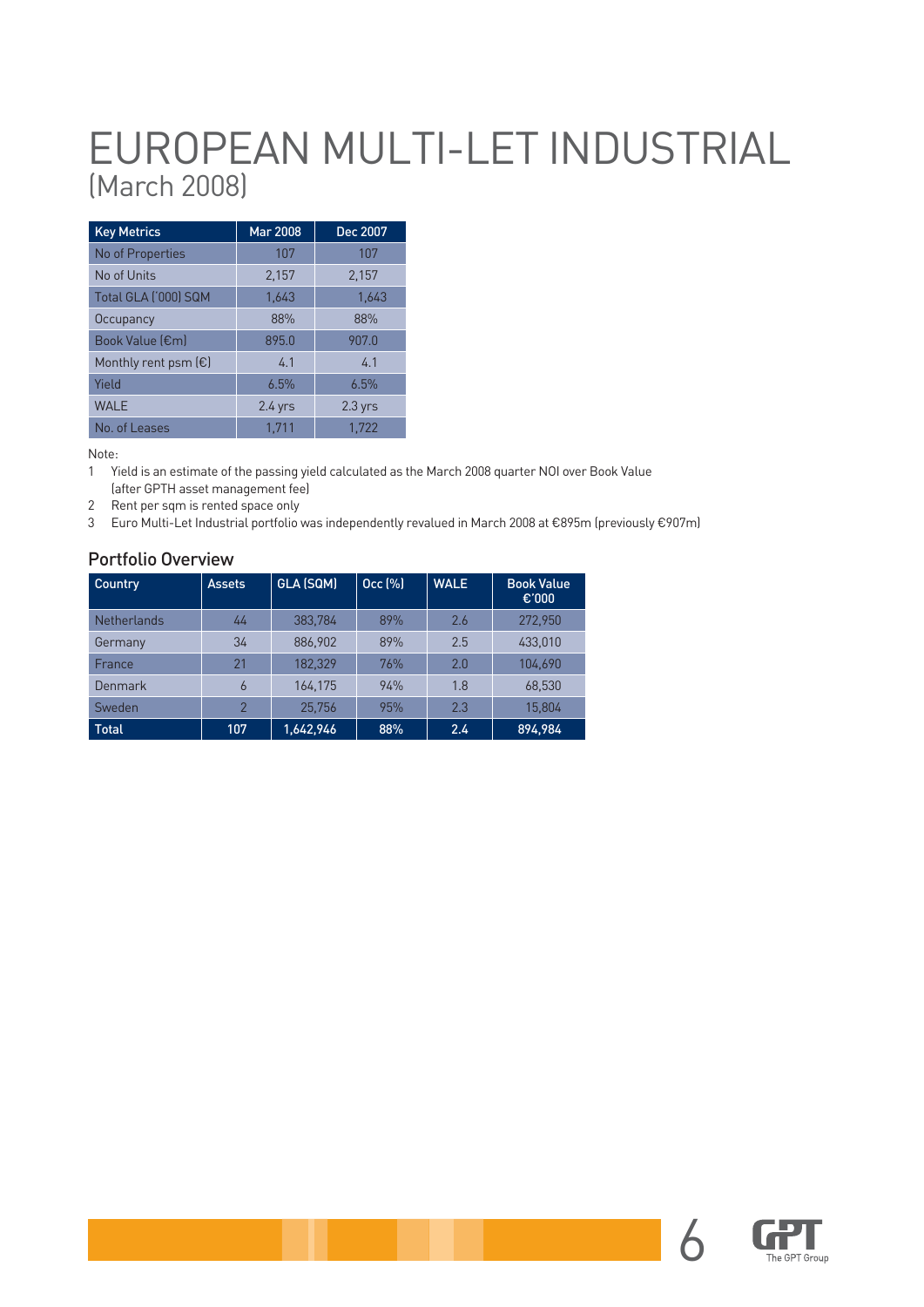# EUROPEAN RETAIL (March 2008)

| <b>Key Metrics</b>   | <b>Mar 2008</b> | <b>Dec 2007</b> |
|----------------------|-----------------|-----------------|
| Book Value (€m)      | 644.6           | 701.1           |
| No of Properties     | 53              | 54              |
| Total GLA ('000) SQM | 406             | 446             |
| Occupancy            | 97.9%           | 97.9%           |
| <b>WALE</b>          | 8.3             | 8.6             |
| Yield                | 6.0%            | 6.1%            |

#### Note:

- 1 Yield is an estimate of the passing yield calculated as the March 2008 quarter NOI over Book Value
- 2 Weighted Average Lease Expiry, by rent
- 3. The retail logistics property in Berlin was sold in January 2008 at Book Value.

#### Portfolio Overview

| <b>Asset /Sub-portfolio</b> | Location         | <b>Assets</b> | <b>GLA</b><br><b>SQM</b> | <b>Occ</b><br>$\%$ | <b>WALE</b> | <b>Book Value</b><br>€'000 |
|-----------------------------|------------------|---------------|--------------------------|--------------------|-------------|----------------------------|
| <b>Galarie Butovice</b>     | Prague           | $\mathbf{1}$  | 36,568                   | 80.2%              | 8.1         | 75,000                     |
| Straubing                   | Germany          | 1             | 34,185                   | 100.0%             | 6.1         | 54,220                     |
| Kelheim                     | Germany          | 1             | 18,906                   | 97.1%              | 6.4         | 31,080                     |
| Heron                       | <b>Barcelona</b> | 1             | 33,757                   | 98.0%              | 14.9        | 138,002                    |
| Cash & Carry                | <b>Berlin</b>    | $\mathbf{1}$  | 15,500                   | 100.0%             | 11.8        | 29,850                     |
| Edeka                       | Germany          | 8             | 11,479                   | 100.0%             | 10.0        | 15,006                     |
| <b>Isarkies</b>             | Germany          | 10            | 24,886                   | 100.0%             | 9.9         | 41,305                     |
| <b>MKV</b>                  | Munich           | 1             | 57,354                   | 100.0%             | 7.6         | 86,920                     |
| <b>St Bau</b>               | Germany          | 4             | 12,324                   | 100.0%             | 9.1         | 21,100                     |
| Timon                       | Germany          | 9             | 42,601                   | 100.0%             | 7.8         | 66,800                     |
| Zoebisch                    | Germany          | 5             | 16,953                   | 100.0%             | 9.1         | 28,060                     |
| Senukai                     | Lithuania        | 11            | 101,000                  | 99.8%              | 5.8         | 57,294                     |
| <b>Total</b>                |                  | 53            | 405,513                  | 97.9%              | 8.3         | 644.637                    |

![](_page_20_Picture_8.jpeg)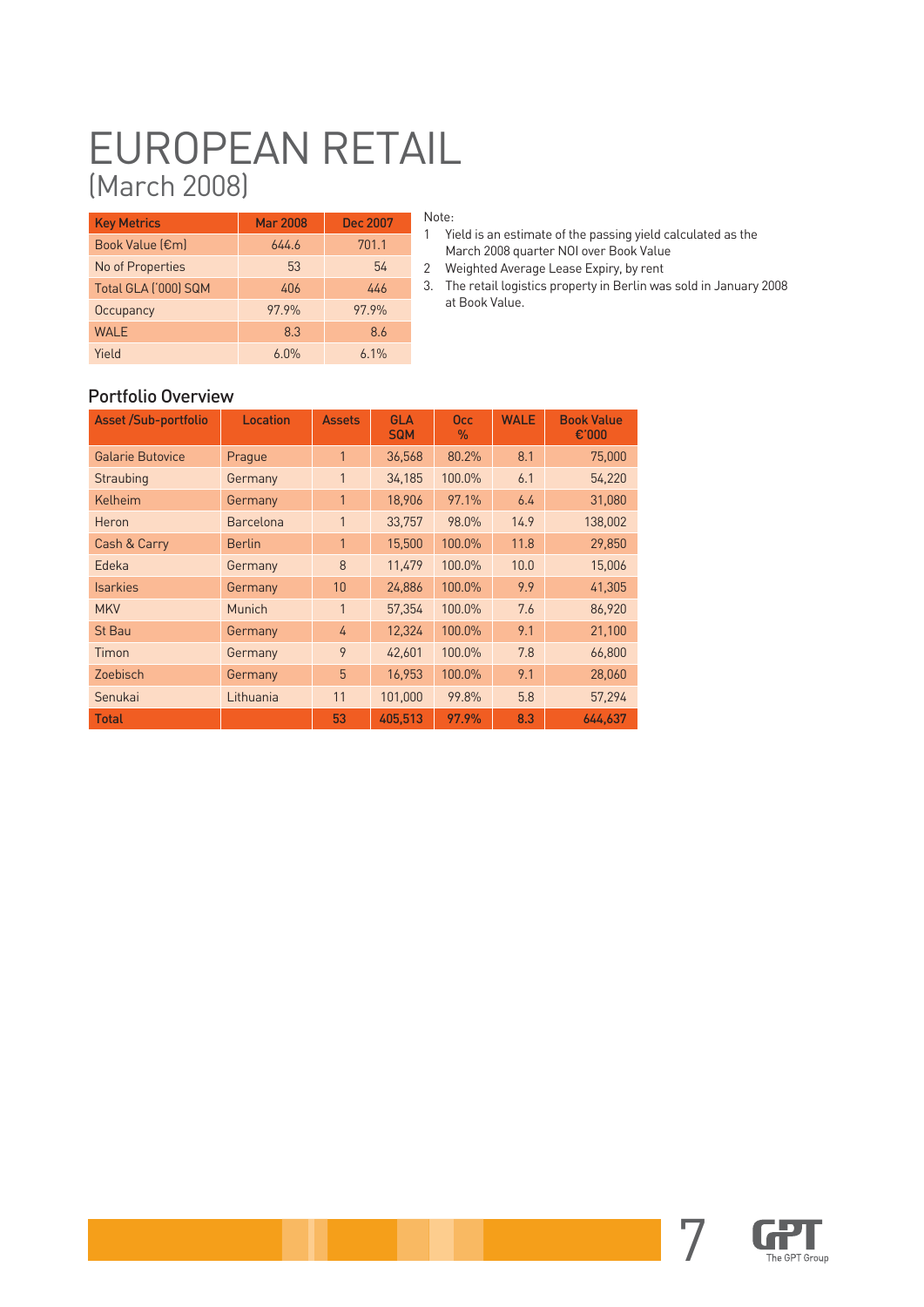# US RETAIL (March 2008)

| <b>Key Metrics</b>                    | <b>Mar 2008</b> | Dec 2007 |
|---------------------------------------|-----------------|----------|
| Book Value (\$USm) <a>[1,2]</a>       | 872.1           | 830.1    |
| No of Properties                      | <b>16</b>       | 16       |
| Total GLA ('000) SQM <a>[3]</a>       | 3,773           | 3,786    |
| Occupancy                             | 92%             | 93%      |
| Sales per sqft (\$USm) <sup>(4)</sup> | 314             | 321      |
| Occupancy cost [5]                    | 11.8%           | 11.2%    |
| Yield <sup>(6)</sup>                  | 6.8%            | 6.8%     |

- 1 During the March quarter, the JV acquired Colonial's 10% interest in the Colonial Portfolio.
- 2 Book Value excludes minority interests
- 3 GLA excludes anchors (owned and non owned)
- 4 Sales per sqft is for speciality retail sales. 12 month trailing average.
- 5 Occupancy cost excludes anchors and tenants > 10,000 sqft 6 Yield is an estimate of passing yield calculated as March quarter NOI annualised and normalised for the Colonial acquisition, over March quarter Book Value. December 2007 yield is an estimate only.

| Centre                      | <b>Book</b><br>Value | <b>GLA</b><br><b>SQFT</b> | Occ $%$ | Sales per | Occ.  | <b>Location</b>                | <b>Anchors</b>                                                                                                            |
|-----------------------------|----------------------|---------------------------|---------|-----------|-------|--------------------------------|---------------------------------------------------------------------------------------------------------------------------|
|                             | €'000                |                           |         | sqft      | cost  |                                |                                                                                                                           |
| <b>Glynn Place</b>          | 33,718               | 189,564                   | 90.3%   | 236       | 11.4% | Brunswick, Georgia             | Sears (non owned), Belk (non<br>owned), JC Penney (non owned),<br>Steve & Barry's                                         |
| Valdosta                    | 69,780               | 288,867                   | 88.4%   | 294       | 11.2% | Valdosta, Georgia              | Belk (non owned), JC Penney,<br><b>Sears</b>                                                                              |
| <b>Bel Air</b>              | 179,254              | 442,373                   | 97.2%   | 342       | 12.3% | Mobile, Alabama                | Dillard's (non owned), JC Penney,<br>Belk, Sears, Target (non-owned)                                                      |
| Myrtle Beach                | 46,436               | 246,839                   | 86.3%   | 251       | 13.7% | Myrtle Beach, SC               | Belk, Belk Men's, JC Penney,<br><b>Bass Pro, Carmike Theater</b>                                                          |
| University<br>Village       | 30,753               | 178,877                   | 87.8%   | 248       | 11.2% | Auburn, Alabama                | Belk, JC Penney, Sears, Dillard's<br>Inon owned                                                                           |
| Greenville                  | 60,792               | 164,444                   | 94.5%   | 358       | 11.1% | Greenville, NC                 | Belk (non owned), Belk Men's, JC<br>Penney, Steve & Barry's                                                               |
| Promenade<br>Tutwiler       | 94,905               | 38,287                    | 100.0%  | 197       | 10.5% | Birmingham, Alabama            | Target (non owned), Home<br>Depot, Academy Sports, TJ Maxx,<br>Michael's, Old Navy, Bed Bath &<br>Beyond, Books A Million |
| Pinnacle<br><b>Tutwiler</b> |                      | 122,532                   | 97.9%   |           |       | Birmingham, Alabama            | Belk, JC Penney, Best Buy                                                                                                 |
| Killeen                     | 50,844               | 243,228                   | 92.1%   | 478       | 9.9%  | Killeen, Texas                 | Dillard's, Dillard's Men's &<br>Children's, JC Penney (all non<br>owned), Sears, Steve & Barry's                          |
| South Park                  | 51,561               | 227,135                   | 98.2%   | 393       | 11.8% | San Antonio, Texas             | Macy's (non owned), Sears, JC<br>Penney, Mervyn's, Beall's                                                                |
| <b>Central Mall</b>         | 41,494               | 259,299                   | 97.1%   | 323       | 9.7%  | Fort Smith, Arkansas           | Dillard's (non owned), Dillard's<br>Men's, JC Penney, Sears                                                               |
| Westland                    | 58.938               | 225,508                   | 95.5%   | 322       | 14.0% | Westland, Michigan             | JC Penney, Kohl's, Sears, Macy's<br>(all non owned)                                                                       |
| Westgate<br><b>Brockton</b> | 38,192               | 265,508                   | 85.9%   | 295       | 15.8% | <b>Brockton, Massachusetts</b> | Macy's, Sears (non owned)                                                                                                 |
| Westgate<br>Amarillo        | 51,386               | 307,378                   | 91.9%   | 334       | 12.5% | Amarillo, Texas                | Dillard's Men's, JC Penney, Sears<br>(all non owned), Dillard's, Beall's                                                  |
| Mesilla                     | 34,448               | 294,406                   | 82.3%   | 270       | 10.9% | Las Cruces, New Mexico         | Dillard's Men's JC<br>Dillard's.<br>Penney (all non owned), Sears                                                         |
| Santa Fe                    | 29,624               | 278,701                   | 82.0%   | 268       | 11.4% | Santa Fe, New Mexico           | Dillard's, JC Penney, Mervyn's (all<br>non owned), Sears                                                                  |
| <b>Total</b>                | 872,125              | 3,772,946                 | 92.2%   | 314       | 11.8% |                                |                                                                                                                           |

Note:

1 GLA excludes anchors (owned and non owned)<br>2 Sales per sqft is for specialty retail sales. 12 mo

2 Sales per sqft is for specialty retail sales. 12 month trailing average.<br>2 Sales per sqft is for specialty retail sales. 12 month trailing average.

Occupancy cost excludes anchors and tenants > 10,000 sqft

![](_page_21_Picture_12.jpeg)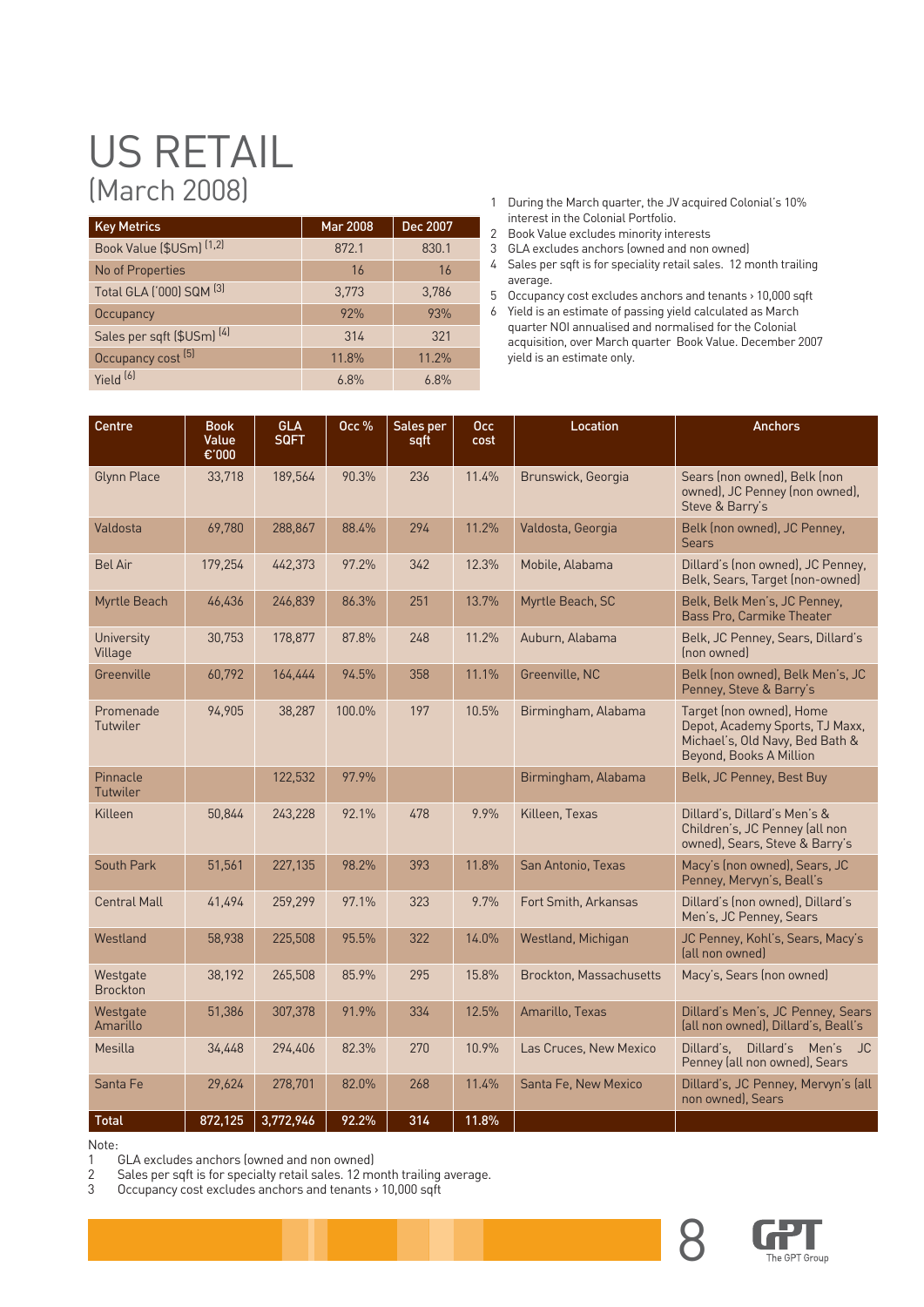# US MULTIFAMILY (March 2008)

| <b>Key Metrics</b>                | <b>Mar 2008</b> | Dec 2007 |
|-----------------------------------|-----------------|----------|
| Book Value (\$USm)                | 329.0           | 329.0    |
| No of Properties                  | 64              | 64       |
| No. of units                      | 18,795          | 18,795   |
| Ave. Economic<br>Occupancy        | 90.4%           | 90.1%    |
| Ave. Revenue per<br>Occupied Unit | 575             | 576      |
| Yield                             | 6.9%            | 6.6%     |

Note:

1 Book Value includes the mezzanine interest held by the JV

2 Yield is an estimate of the passing yield calculated as the March 2008 quarter NOI over Book Value

|                    | Mezzanine<br>Interest | <b>Equity Interest</b> | Total |
|--------------------|-----------------------|------------------------|-------|
| Book Value (\$USm) | 62.8                  | 266.2                  | 329.0 |
| Yield              | 10.0%                 | 6.3%                   | 6.9%  |

| <b>Valuation Summary</b> |               | Location |         |  |  |  |
|--------------------------|---------------|----------|---------|--|--|--|
| <b>Sub Portfolio</b>     | <b>Number</b> | Percent  | Value   |  |  |  |
| Texas                    | 11,077        | 58.9%    | 455,378 |  |  |  |
| South Carolina           | 1,972         | 10.5%    | 84,271  |  |  |  |
| Virginia                 | 1,897         | 10.1%    | 101,237 |  |  |  |
| Georgia                  | 1,148         | 6.1%     | 47,761  |  |  |  |
| Nevada                   | 860           | 4.6%     | 78,914  |  |  |  |
| Missouri                 | 608           | 3.2%     | 30,557  |  |  |  |
| North Carolina           | 476           | 2.5%     | 14,442  |  |  |  |
| Florida                  | 473           | 2.5%     | 27,282  |  |  |  |
| Maryland                 | 144           | 0.8%     | 16,522  |  |  |  |
| Alabama                  | 140           | 0.7%     | 5,092   |  |  |  |
|                          | 18,795        | 100.0%   | 861,456 |  |  |  |
| JV's Mezzanine interest  |               |          | 62,830  |  |  |  |
|                          |               |          | 798,626 |  |  |  |
| JV's 1/3rd interest      |               |          | 266,209 |  |  |  |
| JV Book Value            |               |          | 329,039 |  |  |  |

![](_page_22_Picture_7.jpeg)

![](_page_22_Picture_8.jpeg)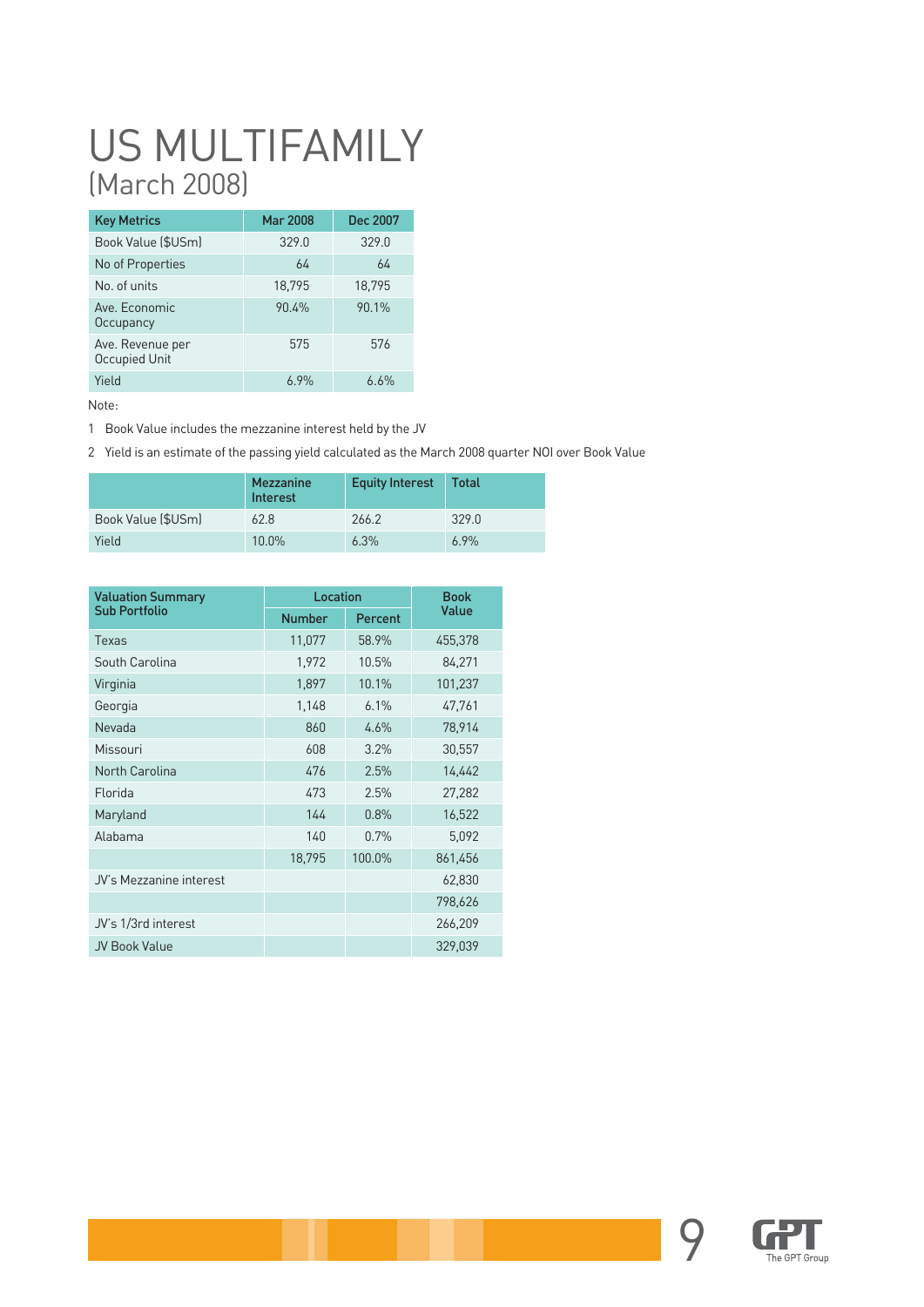# US LOANS (March 2008)

| <b>Key Metrics</b>                  | <b>Mar 2008</b> | Dec 2007  |
|-------------------------------------|-----------------|-----------|
| Book Value (\$USm)                  | 2944            | 272.1     |
| No of Loans                         | 21              | 22        |
| Gross Asset Backing (\$USm)         | 1,007.0         | 922.3     |
| No. of Assets                       | 35              | 37        |
| Loan Types                          |                 |           |
| - Whole Loans                       | 53.6%           | 63.4%     |
| - B Notes                           | 35.4%           | 24.8%     |
| - Mezzanine                         | 11.0%           | 11.8%     |
| LTV                                 | 78.2%           | 77.4%     |
| Weighted average portfolio term (1) | $17.0$ mths     | 18.6 mths |
| Yield                               | 6.6%            | 8.0%      |

Note:

#### 1 Subject to term extensions

| Loan                                              | Property<br><b>Type</b> | Loc.            | <b>Value of</b><br>Property<br>US\$'000 | Loan<br>Amount<br>US\$'000 | $%$ of<br>Loan<br>Portfolio | Loan<br><b>Type</b> | LTV   | Yield<br>Spread | Remaining<br><b>Term</b><br>(months)(1) |
|---------------------------------------------------|-------------------------|-----------------|-----------------------------------------|----------------------------|-----------------------------|---------------------|-------|-----------------|-----------------------------------------|
| 333-337 Turnpike [3]                              | Office                  | <b>MA</b>       | 19.600                                  | 15,654                     | 5.3%                        | Whole Loan          | 79.9% | 2.55%           | 22                                      |
| 470 West Avenue                                   | Office                  | <b>CT</b>       | 7,800                                   | 6,455                      | 2.2%                        | <b>Whole Loan</b>   | 82.8% | 2.30%           | 23                                      |
| 85 Devonshire                                     | Office                  | <b>MA</b>       | 21.008                                  | 16.192                     | 5.5%                        | <b>Whole Loan</b>   | 77.1% | 2.05%           | 23                                      |
| <b>Blackpoint Puerto Rico Retail</b><br>Portfolio | Retail                  | <b>PR</b>       | 114,900                                 | 7,000                      | 2.4%                        | <b>B-Note</b>       | 79.8% | 6.56%           | 46                                      |
| Casselberry Plaza (4)                             | Retail                  | FL.             | 7,000                                   | 6,730                      | 2.3%                        | Whole Loan          | 96.1% | 2.50%           | $\overline{4}$                          |
| <b>Continental Commerce Center</b>                | Industrial              | FL.             | 13,396                                  | 8,395                      | 2.9%                        | Whole Loan          | 62.7% | 2.00%           | 6                                       |
| Dedham                                            | Office                  | <b>MA</b>       | 24,200                                  | 19,240                     | 6.5%                        | <b>Whole Loan</b>   | 79.5% | 2.05%           | 22                                      |
| <b>District Apartments</b>                        | <b>Multi Family</b>     | <b>TX</b>       | 14.750                                  | 10,900                     | 3.7%                        | <b>Whole Loan</b>   | 73.9% | 1.89%           | 12                                      |
| <b>Electronics Drive</b>                          | Industrial              | NJ              | 6,500                                   | 4,800                      | 1.6%                        | <b>Whole Loan</b>   | 73.8% | 2.75%           | 8                                       |
| <b>Firestone Self Storage</b>                     | Self-Storage            | CA              | 10.200                                  | 7.325                      | 2.5%                        | <b>Whole Loan</b>   | 71.8% | 2.75%           | 9                                       |
| LaGrange Parking Lot                              | Parking<br>Garage       | <b>MA</b>       | 7,700                                   | 4,200                      | 1.4%                        | Whole Loan          | 54.5% | 2.50%           | 10                                      |
| Le Meridien Dallas                                | Hospitality             | <b>TX</b>       | 42,600                                  | 11,300                     | 3.8%                        | <b>B-Note</b>       | 75.1% | 5.46%           | 18                                      |
| Leestown Square                                   | Office                  | KY              | 39,000                                  | 11,500                     | 3.9%                        | <b>B-Note</b>       | 79.5% | 4.25%           | 8                                       |
| Portals III                                       | Office                  | <b>DC</b>       | 192,000                                 | 18,732                     | 6.4%                        | <b>B-Note</b>       | 58.3% | 2.35%           | 3                                       |
| Scuderi Building                                  | Office                  | <b>MD</b>       | 10,000                                  | 7.800                      | 2.6%                        | <b>Whole Loan</b>   | 78.0% | 2.25%           | 7                                       |
| The Vinings at West Oak                           | <b>Multi Family</b>     | <b>TX</b>       | 17,000                                  | 13,600                     | 4.6%                        | <b>Whole Loan</b>   | 80.0% | 2.25%           | 9                                       |
| <b>Toluca Lake</b>                                | Multi Family            | CA              | 7,450                                   | 6,375                      | 2.2%                        | <b>Whole Loan</b>   | 85.6% | 2.00%           | 11                                      |
| VHA Place - Irving                                | Office                  | <b>TX</b>       | 30,000                                  | 22,850                     | 7.8%                        | <b>Whole Loan</b>   | 76.2% | 2.40%           | 5                                       |
| Wyndham Dallas North by the<br>Galleria           | Hospitality             | <b>TX</b>       | 27,100                                  | 18,350                     | 6.2%                        | Whole Loan          | 67.7% | 2.10%           | 15                                      |
| <b>YPI Transwestern Portfolio</b>                 | Office                  | L <br><b>TX</b> | 286.100                                 | 36,500                     | 12.4%                       | Mezz                | 91.2% | 4.42%           | 42                                      |
| Marriott Fairview                                 | Hospitality             | <b>VA</b>       | 108.700                                 | 40,500                     | 13.8%                       | B-Note              | 84.2% | 2.10%           | 13                                      |
| <b>Total / Weighted Average</b>                   |                         |                 | 1,007,004                               | 294,398                    | 100.0%                      |                     | 78.2% | 2.81%           | 17.0                                    |

#### Note

- 1 Remaining term is subject to extensions
- 2 All loans are performing satisfactorily, with no arrears or defaults
- 3 Since 31 March, US\$11.8m of this loan has been repaid
- 4. Since 31 March, borrower has agreed to partially pay down this loan.

![](_page_23_Picture_10.jpeg)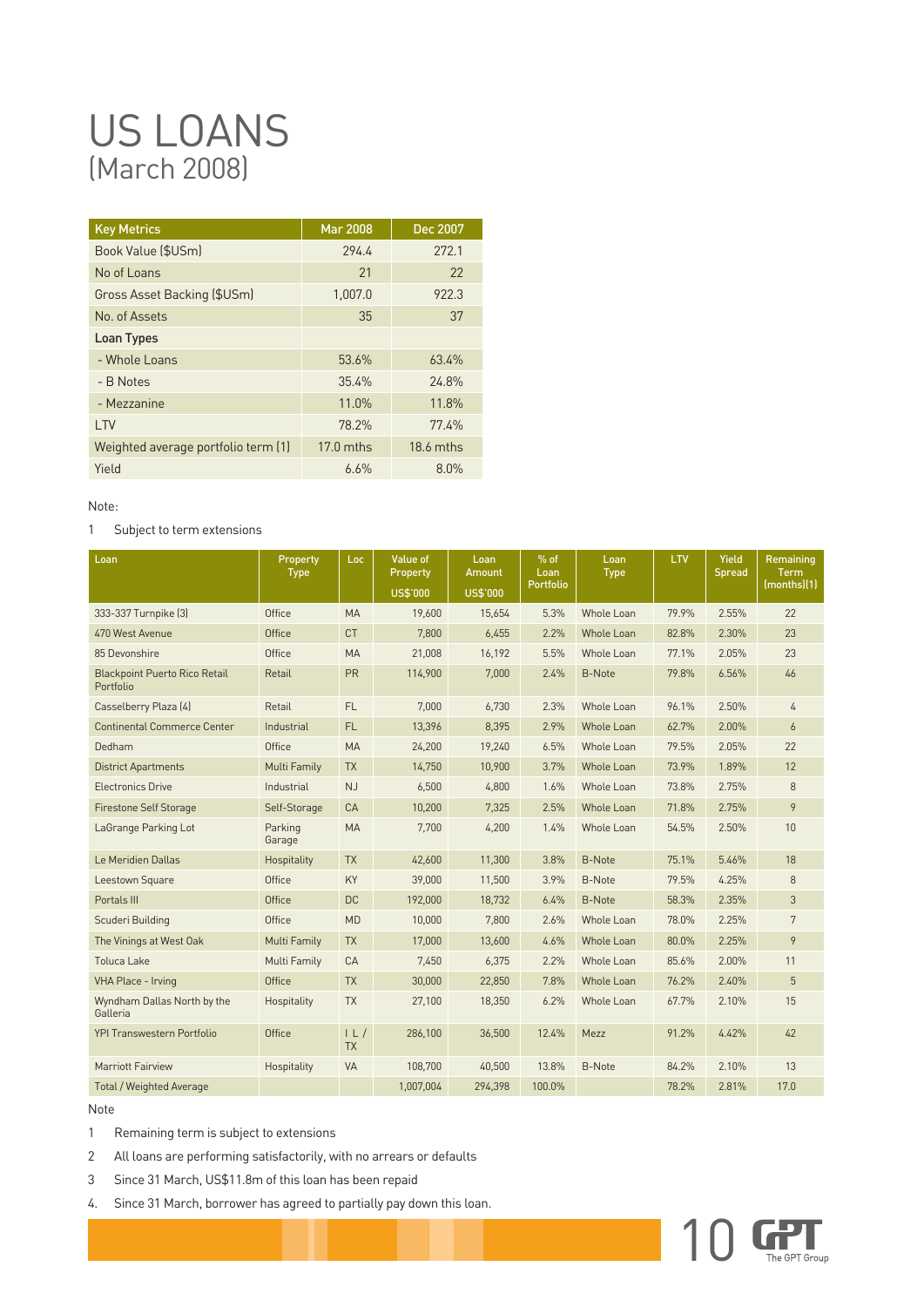# AUSTRALIA AND NEW ZEALAND **MEZZANINE** (March 2008)

| <b>Key Metrics</b>              | Mar 2008 | Dec 2007 |
|---------------------------------|----------|----------|
| Book Value (\$m)                | 105.2    | 97.8     |
| No of Loans                     | 8        | 8        |
| Gross Asset Backing             | 379.0    | 365.5    |
| No. of Assets                   | 14       | 14       |
| LTV                             | 79%      | 80%      |
| Weighted average portfolio term | 11 mths  | 14 mths  |
| Yield                           | 16%      | 16%      |

| Property Loan as at<br><b>March 2008</b>  | Property<br>Type           | Location                              | Loan<br>Amount | % of Loan<br>Portfolio | LTV <sup>(2)</sup> | Remaining<br><b>Term</b><br>(Months) |
|-------------------------------------------|----------------------------|---------------------------------------|----------------|------------------------|--------------------|--------------------------------------|
| Australia                                 |                            |                                       |                |                        |                    |                                      |
| Arndell Park Central                      | Industrial<br>development  | Arndell<br>Park,<br>Western<br>Sydney | 4,840,000      | 4.6%                   | 80%                | 4.0                                  |
| <b>Chatswood Transport</b><br>Interchange | Retail.<br>Residential     | Chatswood,<br><b>NSW</b>              | 27,900,000     | 26.5%                  | 91%                | 5.0                                  |
| Seven Mile Beach                          | Residential<br>development | Forster.<br><b>NSW</b>                | 5,613,000      | 5.3%                   | 29%                | 42.0                                 |
| <b>Total Australia</b>                    |                            |                                       | 38,353,000     | 36.4%                  | 81%                | 10.3                                 |
|                                           |                            |                                       |                |                        |                    |                                      |
| New Zealand                               |                            |                                       |                |                        |                    |                                      |
| Kitchener Group                           | Retail.<br>Residential     | Auckland                              | 26,457,000     | 21.8%                  | 83%                | 5.0                                  |
| North Holdings (Scott)                    | Industrial                 | Auckland,<br>North                    | 14,237,000     | 11.7%                  | 67%                | 27.0                                 |
| Icon                                      | Apartment<br>development   | Auckland                              | 6,524,000      | 5.4%                   | 84%                | 16.0                                 |
| NZRPG (Gunton)                            | Retail                     | Auckland,<br>Taurunga                 | 28.481.746     | 23.4%                  | 78%                | 8.0                                  |
| Enfield                                   | Residential                | Auckland                              | 1,581,842      | 1.3%                   | 77%                | 3.0                                  |
| <b>Total New Zealand</b><br>(NZD)         |                            |                                       | 77,281,588     | 63.6%                  | 78%                | 11.0                                 |
| <b>Total New Zealand</b><br>(AUD)         |                            |                                       | 66,869,939     | 63.6%                  | 78%                | 11.0                                 |
|                                           |                            |                                       |                |                        |                    |                                      |
| <b>Total Australia &amp; NZ</b>           |                            |                                       | 105,222,939    | 100.0%                 | 79%                | 10.8                                 |

Note:

.

1 Assumed exchange rate AUD/NZD 1.00:1.1557

2 LTV is the maximum loan value as a proportion of the estimated completion value of the project

![](_page_24_Picture_6.jpeg)